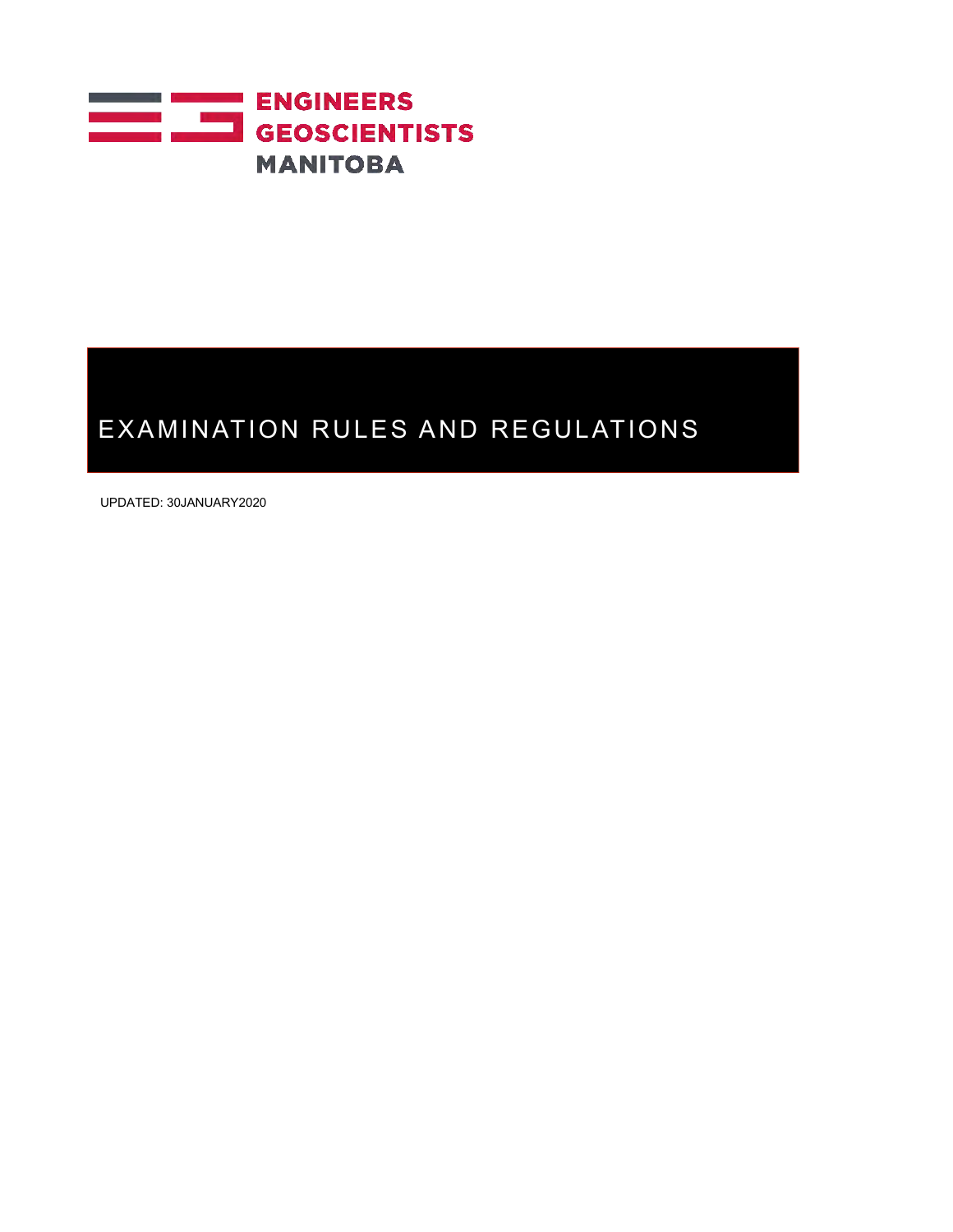# TABLE OF CONTENTS

## **CONTENTS**

|               | ENGINEERING AND GEOSCIENCE IS A REGULATED PROFESSION IN CANADA 1                    |    |  |
|---------------|-------------------------------------------------------------------------------------|----|--|
|               |                                                                                     |    |  |
|               |                                                                                     |    |  |
|               |                                                                                     |    |  |
|               |                                                                                     |    |  |
|               |                                                                                     |    |  |
|               |                                                                                     |    |  |
|               |                                                                                     |    |  |
|               | FAILURE OF EXAMINATION PROGRAM   9                                                  |    |  |
|               |                                                                                     |    |  |
|               |                                                                                     |    |  |
| a.            |                                                                                     |    |  |
| $\mathbf b$ . |                                                                                     |    |  |
| C.            |                                                                                     |    |  |
| d.            |                                                                                     |    |  |
| е.            | EXAMINATION DATE / LOCATION AND FORMAT ___________________________ 12               |    |  |
| f.            |                                                                                     |    |  |
| g.            |                                                                                     |    |  |
| h.            |                                                                                     |    |  |
| i.            |                                                                                     |    |  |
| j.            |                                                                                     |    |  |
|               | K. EXAMINATION RESULTS                                                              | 15 |  |
|               |                                                                                     | 16 |  |
|               | FUNDAMENTALS OF ENGINEERING (FE) EXAMINATION ___________________________________ 17 |    |  |
|               |                                                                                     | 17 |  |
| а.            |                                                                                     |    |  |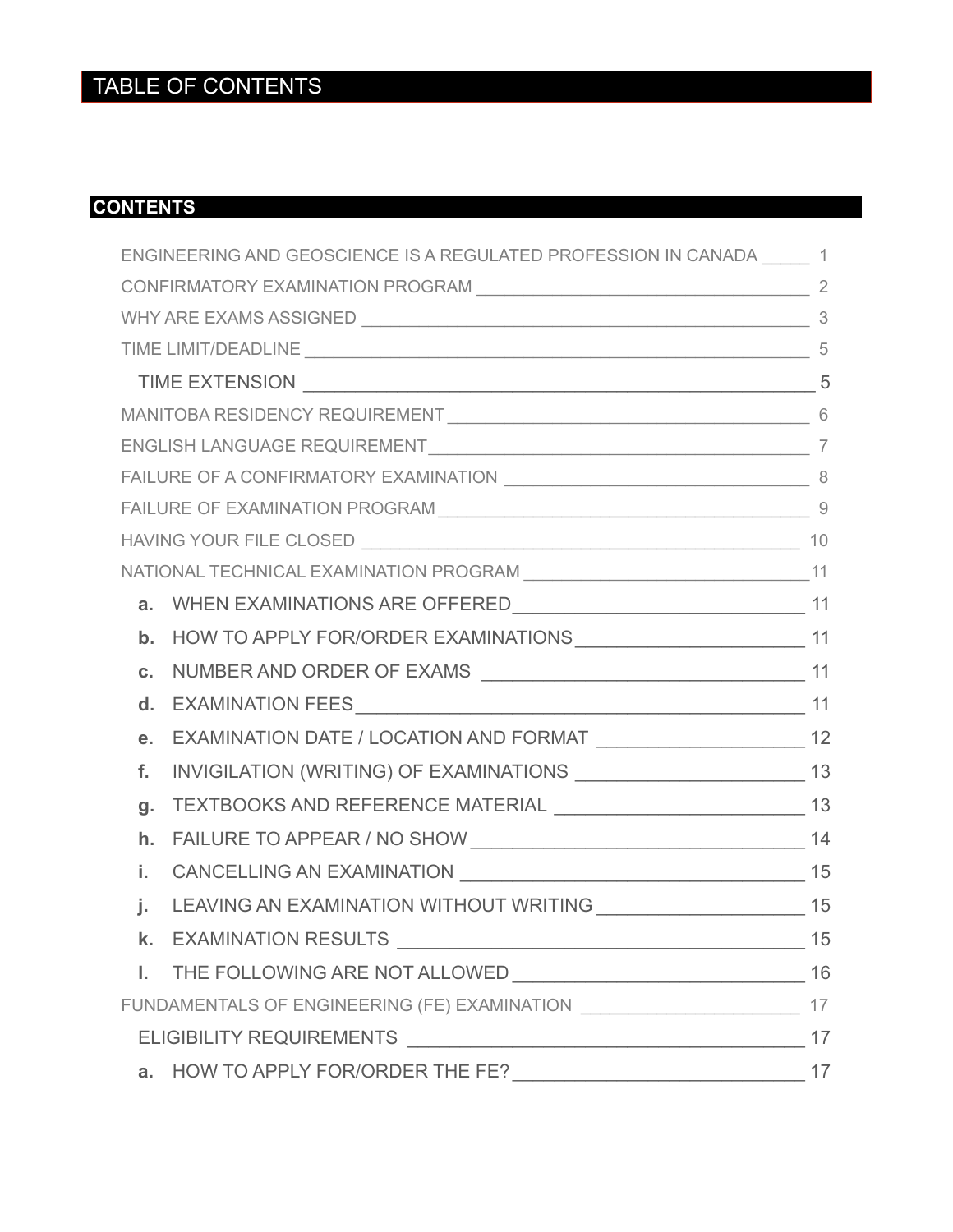# TABLE OF CONTENTS

| Τ.                        | I ORDERED THE FE BUT NOW NEED TO CANCEL THE WRITEING DATE 19          |    |
|---------------------------|-----------------------------------------------------------------------|----|
| $\mathbf{H}_{\mathbf{z}}$ | CAN I WRITE THE FE IN FRENCH OR ANY OTHER LANGUAGE? 19                |    |
|                           |                                                                       |    |
|                           |                                                                       |    |
|                           |                                                                       |    |
|                           | <b>c.</b> TIMELINE 20                                                 |    |
|                           |                                                                       |    |
|                           |                                                                       |    |
|                           |                                                                       |    |
| $\mathbb{L}$              |                                                                       |    |
| $\mathbf{H}_{\mathbf{r}}$ | CAN I MIX AND MATCH BETWEEN THE NATIONAL EXAMS AND COURSES-           |    |
|                           | INTERNATIONALLY EDUCATED ENGINEERS QUALIFICATION PROGRAM (IEEQ) __ 22 |    |
|                           |                                                                       | 22 |
|                           |                                                                       | 22 |
|                           |                                                                       | 22 |
|                           | I. CAN I COMBINE THE IEEQ PROGRAM WITH CONFIRMATORY EXAMS? 22         |    |
|                           |                                                                       | 23 |
|                           |                                                                       | 24 |
|                           |                                                                       | 24 |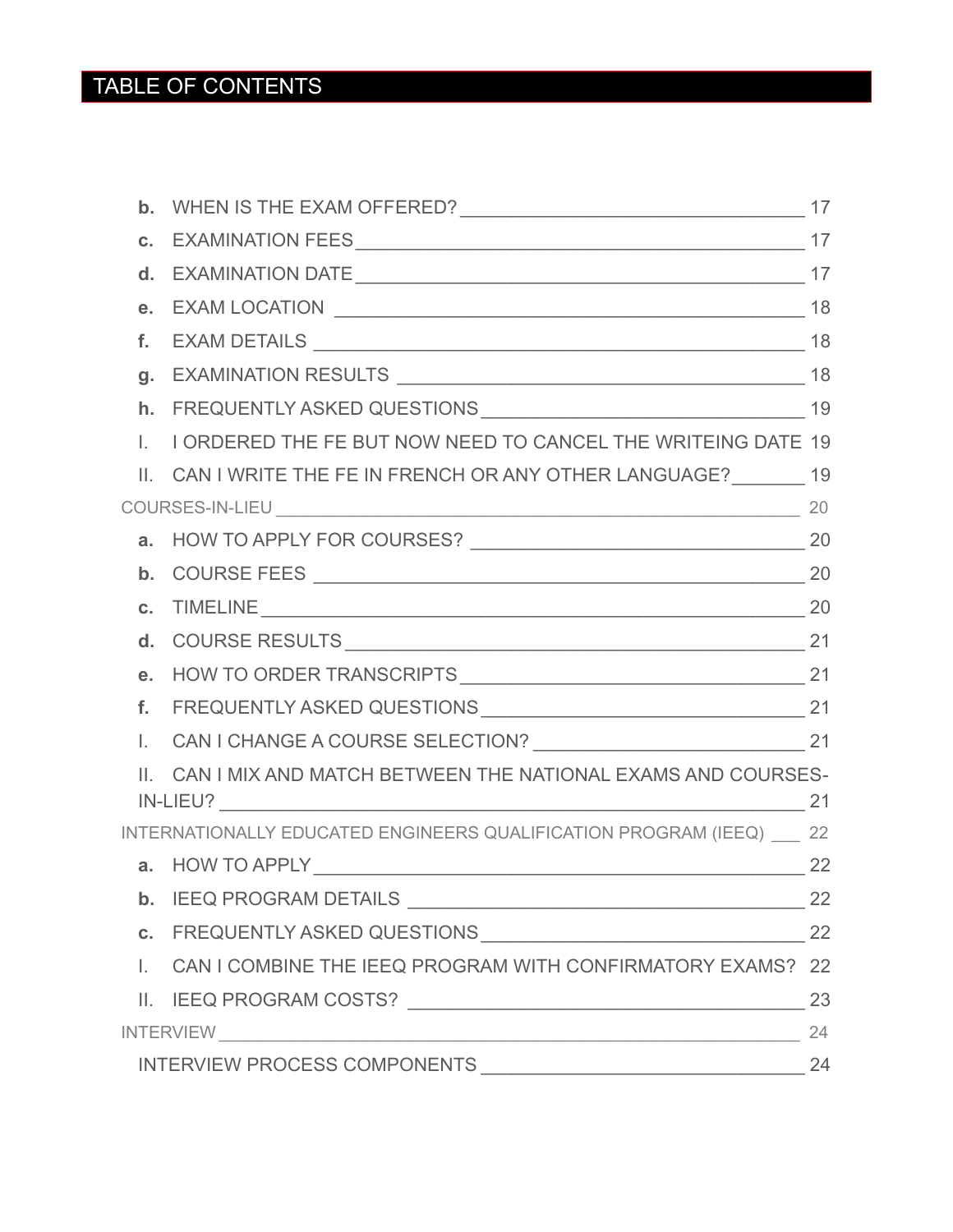|    |                                                                                    | 24 |  |
|----|------------------------------------------------------------------------------------|----|--|
|    |                                                                                    | 24 |  |
|    | INTERVIEW/QUESTION AND ANSWER (ORAL) COMPONENT: ______________ 25                  |    |  |
|    |                                                                                    |    |  |
|    |                                                                                    |    |  |
|    | <b>c.</b> TIMELINE 26                                                              |    |  |
|    |                                                                                    |    |  |
|    |                                                                                    |    |  |
| L. | THE INTERVIEW PANEL ONLY WAIVED A FEW EXAMS, WHAT DO I DO? 26                      |    |  |
|    | II. THE INTERVIEW PANEL WAIVED SOME EXPERIENCE CREDIT, CAN I USE                   |    |  |
|    | III. THE INTERVIEW PANEL WAIVED ALL THE EXAMS AND SOME                             |    |  |
|    |                                                                                    |    |  |
|    | POST-GRADUATE DEGREE AT A CEAB ACCREDITED INSTITUTION __________________________28 |    |  |
|    |                                                                                    |    |  |
|    |                                                                                    |    |  |
|    |                                                                                    |    |  |
|    |                                                                                    |    |  |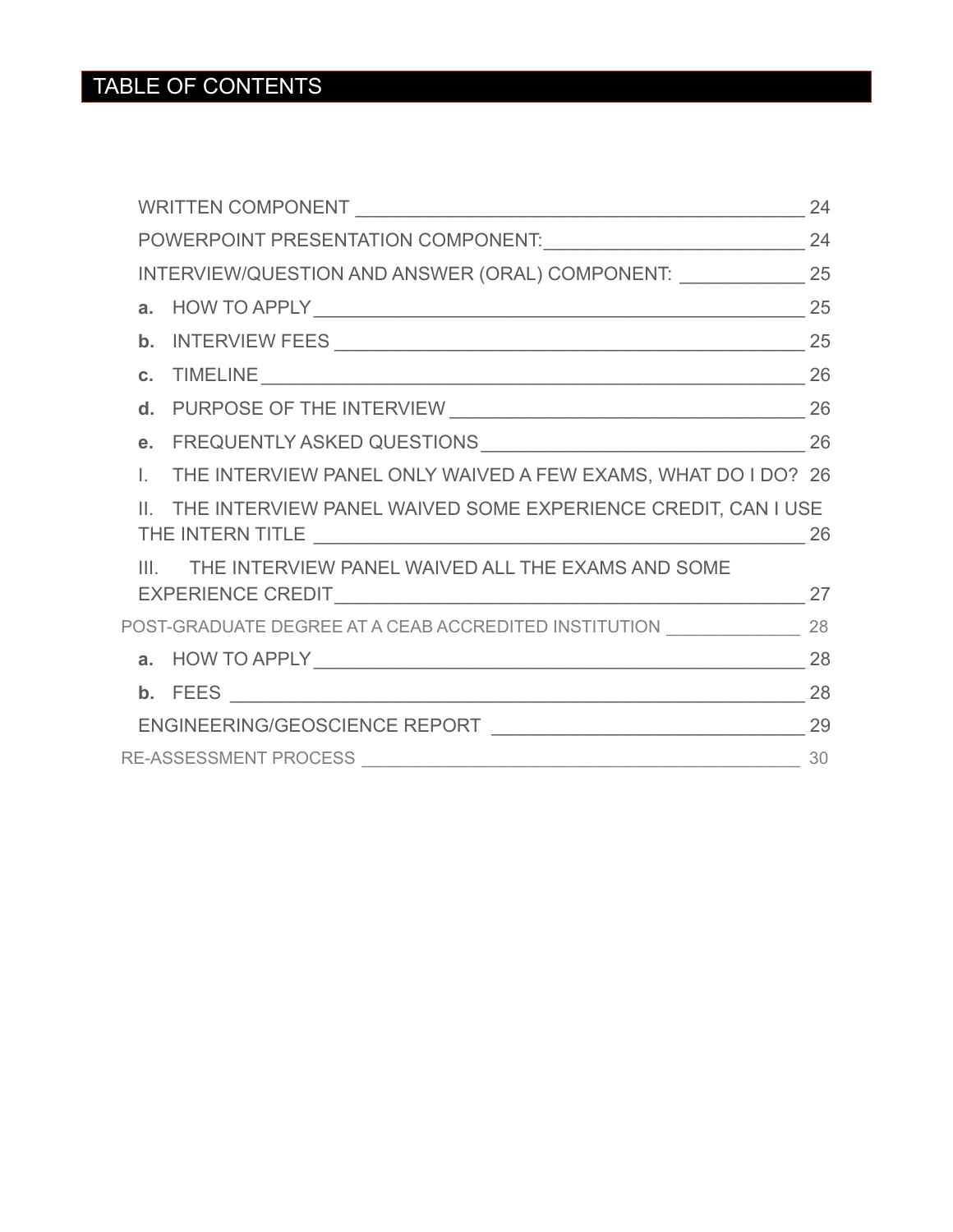## <span id="page-4-0"></span>**ENGINEERING AND GEOSCIENCE IS A REGULATED PROFESSION IN CANADA**

Engineers Geoscientists Manitoba is the licensing body for the practice of engineering and geoscience in Manitoba. The function is to protect the public by ensuring that the practice of engineering and geoscience in Manitoba is being carried out by only qualified registered professional engineers and geoscientists. Engineers Geoscientists Manitoba is not an employment agency, and it does not provide such a service even to its own members. Engineers Geoscientists Manitoba cannot help you with job opportunities. However, you may wish to check out job positions on the website:<http://www.enggeomb.ca/CareerOpportunities.html>

### Important Note

According to the terms of the Engineering and Geoscientific Professions Act of Manitoba, a person may neither work as a professional engineer or professional geoscientist, nor assume any title implying that he or she is a professional engineer or professional geoscientist, until that person becomes a registered member of Engineers Geoscientists Manitoba. A person may, however, obtain engineering or geoscientific work experience by working under the direct supervision of a registered professional engineer or registered professional geoscientist who takes full responsibility for that person's work.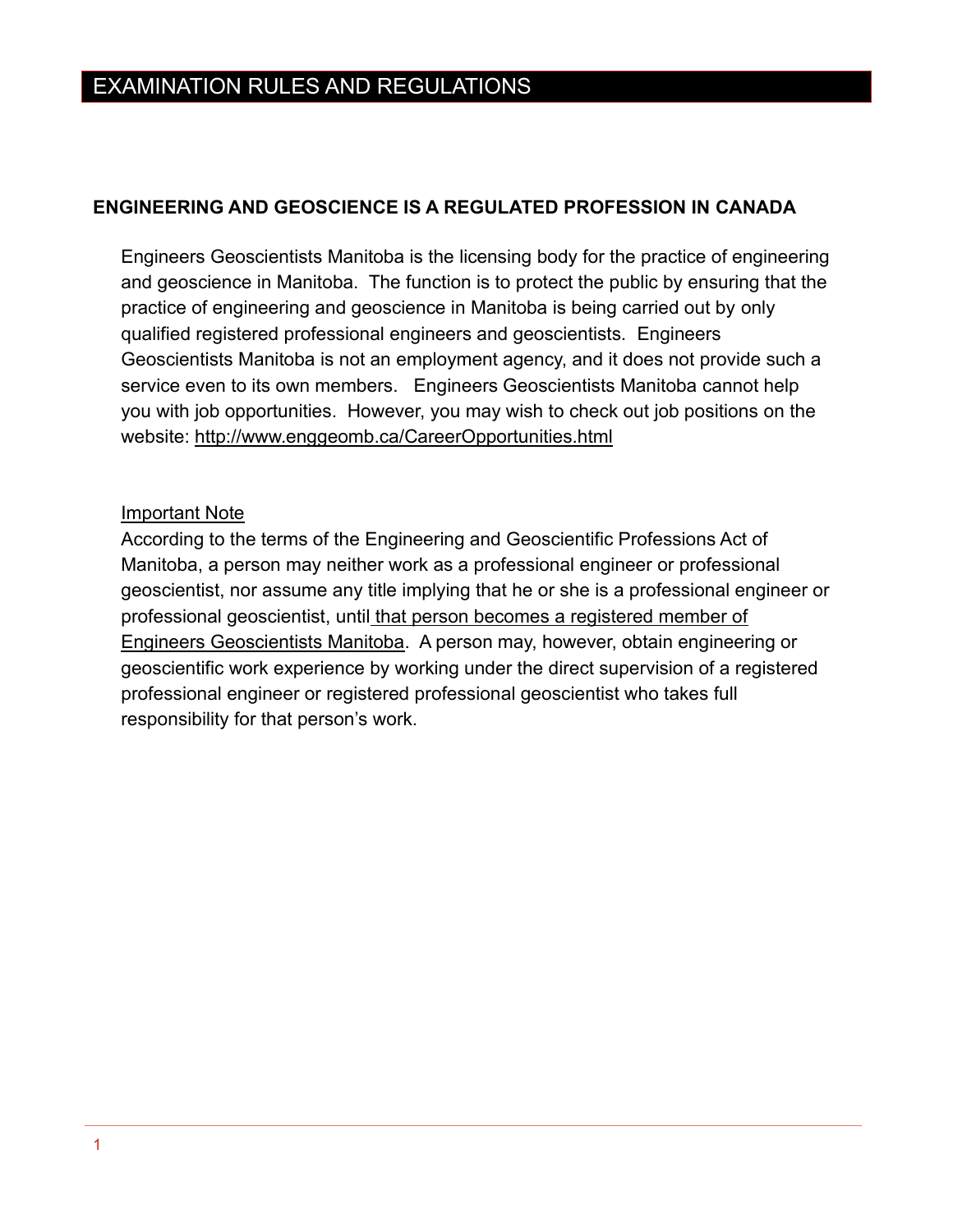### <span id="page-5-0"></span>**CONFIRMATORY EXAMINATION PROGRAM**

Confirmatory examinations are assigned to confirm the level and quality of academic education. They are professional-level examinations covering material typically studied in the final two years of a bachelor undergraduate program.

Examinations are assigned to confirm knowledge that it is claimed you have; therefore, Engineers Geoscientists Manitoba will not waive confirmatory examinations based solely on courses you have taken that appear to be like the assigned examinations. The assignment of confirmatory examinations should not be taken as a reflection of the quality of your degree(s).

If you successfully complete the confirmatory examination program you will be declared academically qualified. The effective date of academic qualification is typically the date of graduation from your first engineering/geoscience degree. After you have been deemed academically qualified, you will be invited to continue with the Pre-Registration/Intern program.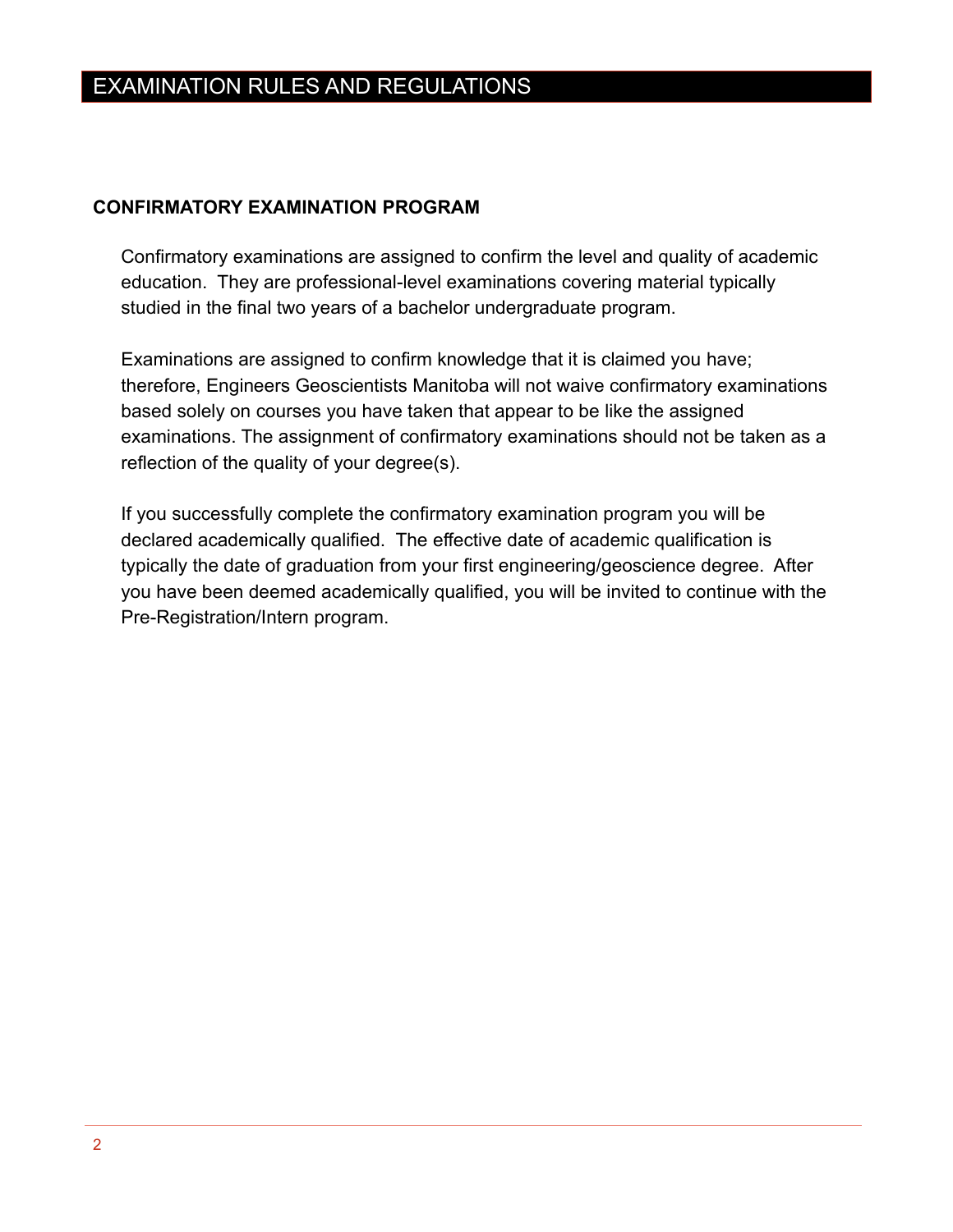## <span id="page-6-0"></span>**WHY ARE EXAMS ASSIGNED**

**Engineers:** Engineers Geoscientists Manitoba must ensure that your academic program is comparable to a Canadian, accredited bachelor's degree in engineering.

The Canadian Engineering Accreditation Board (CEAB) accredits undergraduate engineering degree programs on behalf of the provincial/territorial engineering associations.

If you do not hold a bachelor's degree in engineering from a CEAB-accredited program you will be assigned exams to demonstrate that you possess the equivalent academic background for licensing purposes.

Your assessment results will indicates the number of confirmatory exams you need to complete. You will be given the opportunity to write the national confirmatory exam(s) or choose from a selection of alternative options. Engineers Geoscientists Manitoba may (depending on your exam program and discipline be able to) offer you the following six options:

- Write the National Exams
- Write the Fundamentals of Engineering *in lieu of the National Exams*
- Apply to take Courses at the University of Manitoba *in lieu of the National Exams*
- Apply to take the Internationally Educated Engineering Qualification Program (IEEQ) *in lieu of the National Exams*
- Apply for an Interview *in lieu of the National Exams*
- Apply for and successfully complete a Post-graduate Engineering Degree at a CEAB accredited institution *in lieu of the National Exams*

**Geoscientists:** Engineers Geoscientists Manitoba must ensure that your academic program is comparable to the Canadian academic standard for geoscience.

The Canadian Council of Professional Geoscientists (Geoscientists Canada) has set this standard and outlined it in a document called "Geoscience Knowledge and Experience Requirements (GKE)", or GKE for short.

Your assessment results letter indicates the number of confirmatory exams you need to complete. You will be given the opportunity to write the national confirmatory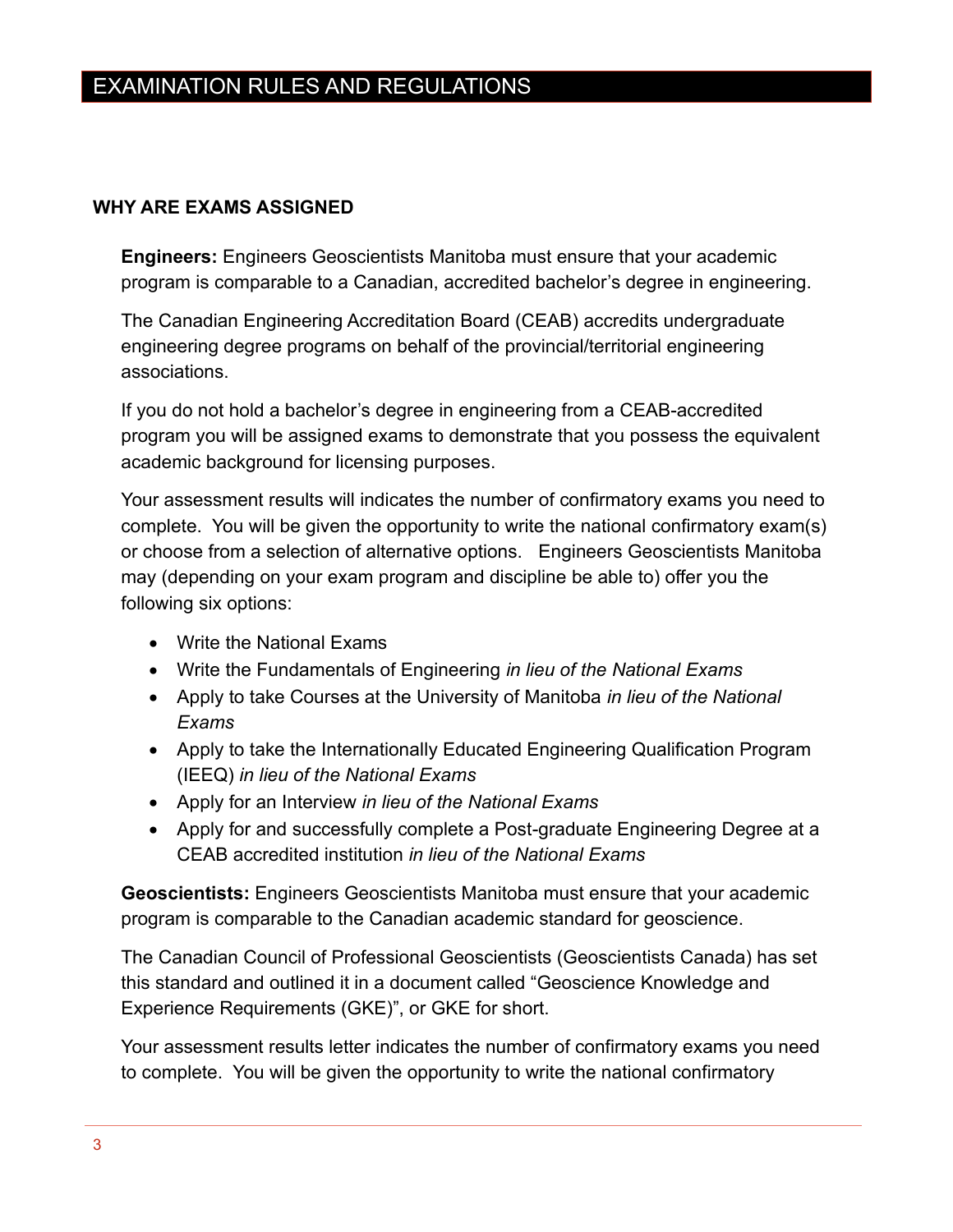exam(s) or choose from a selection of alternative options. Engineers Geoscientists Manitoba offers the following two options:

- Write the National Exams
- Apply to take Courses at the University of Manitoba or University of Brandon *in lieu of the National Exams*
- Apply for an Interview in lieu of the National Exams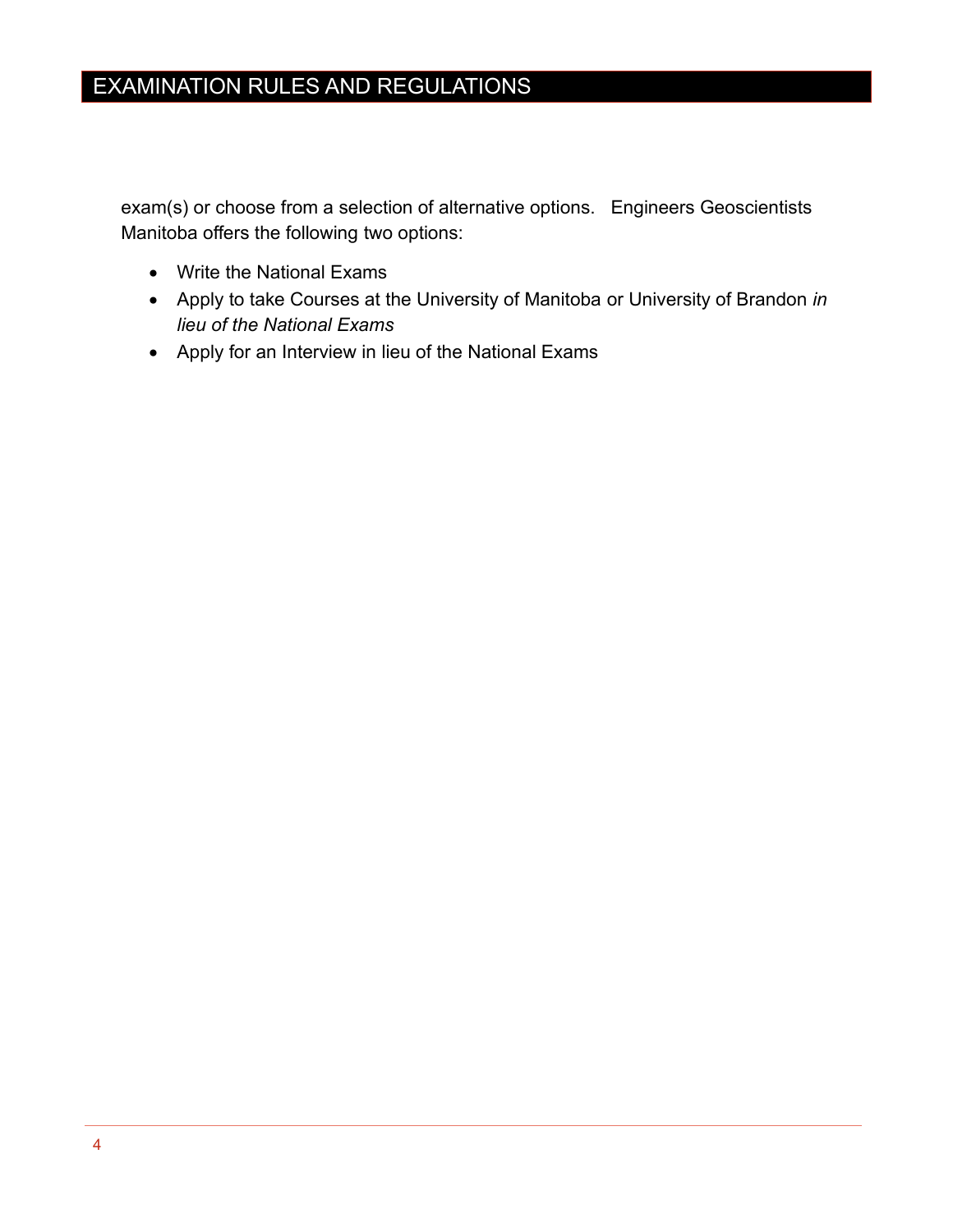### <span id="page-8-0"></span>**TIME LIMIT/DEADLINE**

Time limit is also called the examination deadline. The examination deadline is indicated on login page.

Time allowed to complete the program is one year (12 months) multiplied by the number of examinations. (The timeline starts from the closest possible national examination session.)

Failure to complete the assigned examination program within the prescribed time will result in your file being closed.

## <span id="page-8-1"></span>TIME EXTENSION

If you are unable to complete the examinations within the required time frame, you may request a time extension. You will be asked to provide reasons for your request, there is no guarantee that the extension will be granted. Please contact the office for a time extension request form.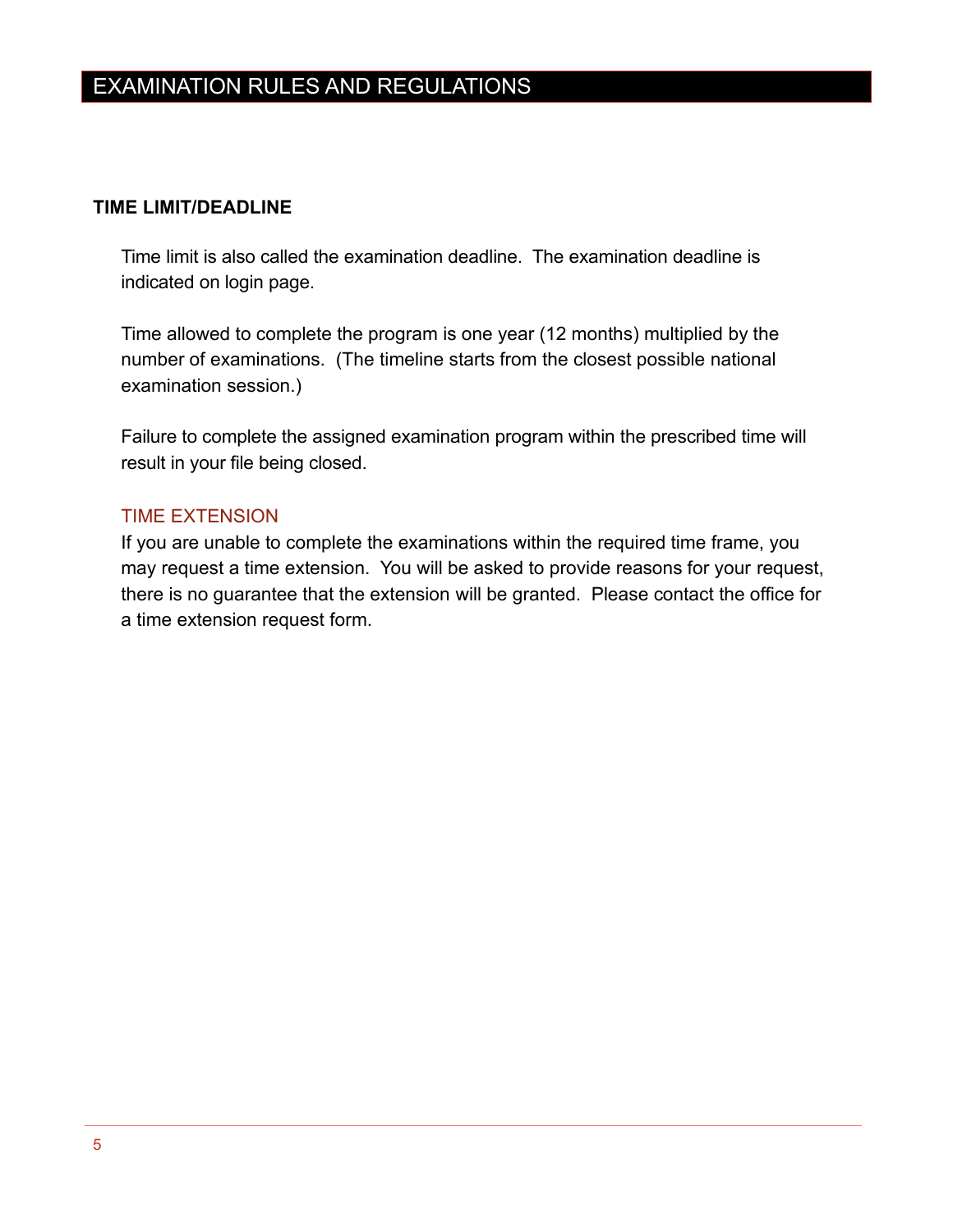## <span id="page-9-0"></span>**MANITOBA RESIDENCY REQUIREMENT**

In order to write exams/alternatives in Manitoba you must be a Manitoba resident.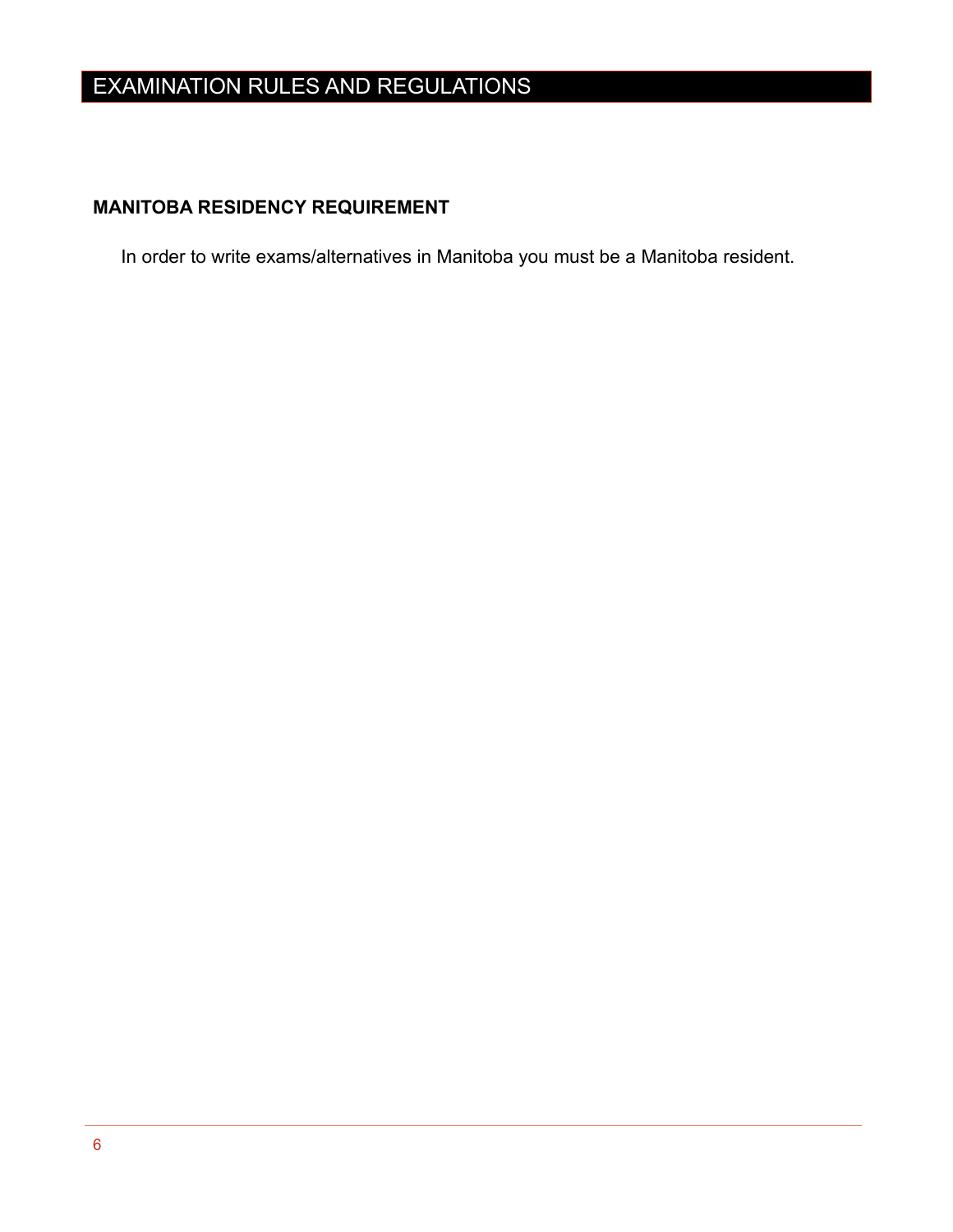## <span id="page-10-0"></span>**ENGLISH LANGUAGE REQUIREMENT**

If you did not receive your academic education (either undergraduate degree or graduate degree) in English, you should provide a copy of an English test such as (CLB) Canadian Level Benchmark or an IELTS. On a CLB place test, it is recommended your score be benchmark level (8) in all four language areas. On an IELTS place test, it is recommended your score be 6.0 or higher in each module, and with an overall band score of 6.5 or higher.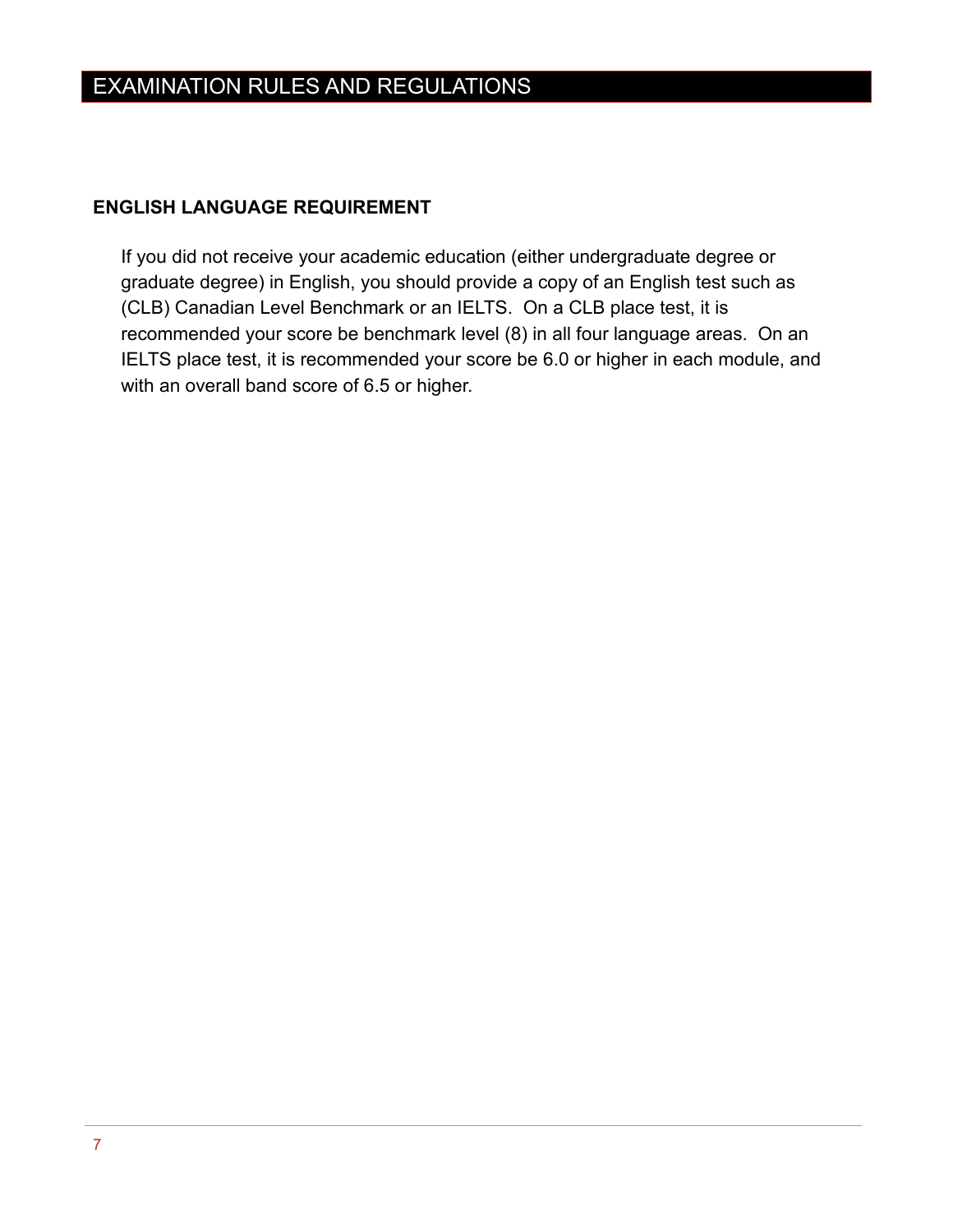## <span id="page-11-0"></span>**FAILURE OF A CONFIRMATORY EXAMINATION**

If you fail a confirmatory examination(s) or equivalent course(s) you must clear the failure(s) within the time limit/examination deadline. You must not exceed the number of failures permitted (as stated in Failure of an Examination program). Examination or course failures must be cleared either by retaking that examination or the approved course equivalent(s) for that same examination.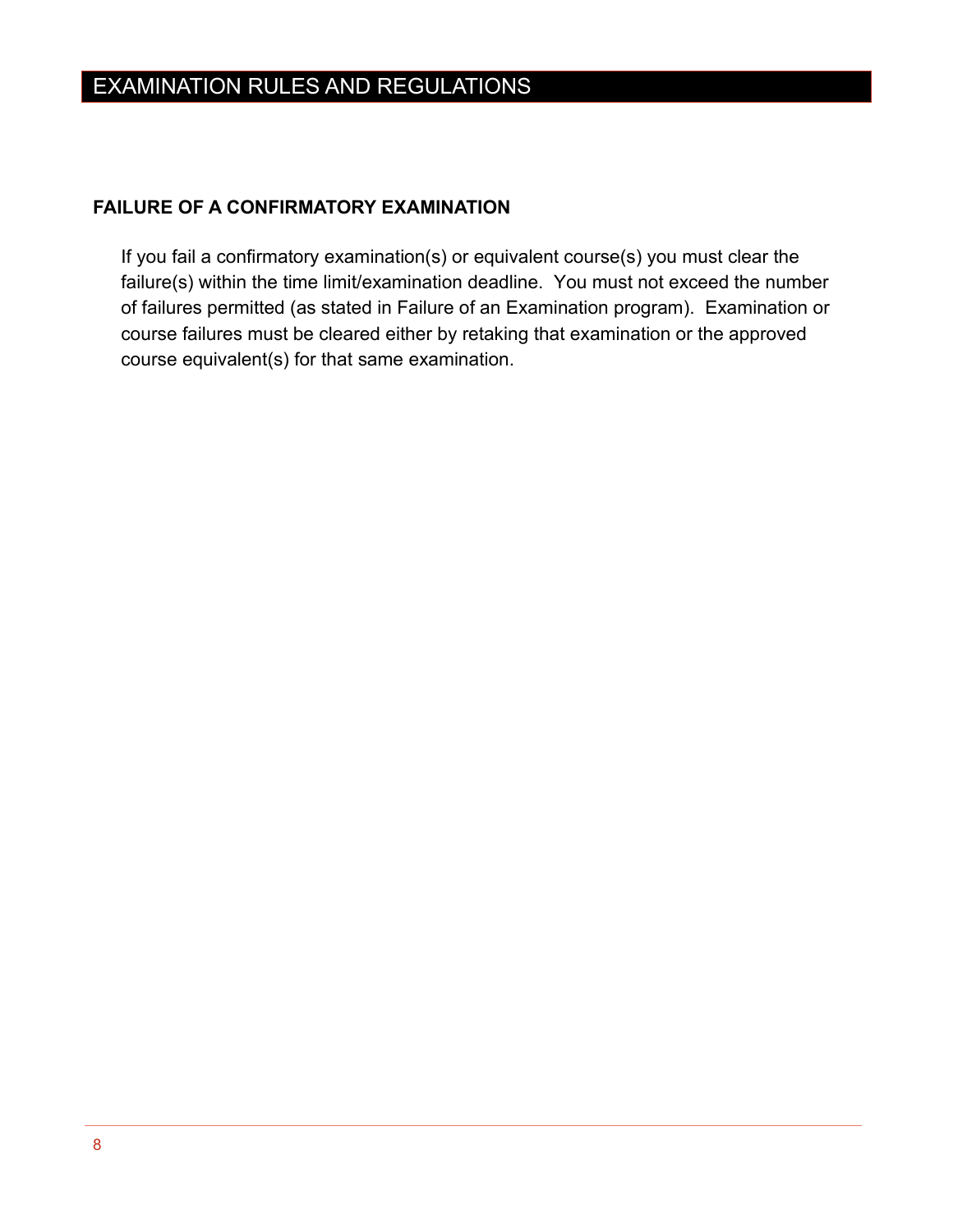## <span id="page-12-0"></span>**FAILURE OF EXAMINATION PROGRAM**

If you have three exam or course failures (whether those failures are in one or in multiple examination(s)/course(s)) you will be exited from the examination program. Failure of any examination(s) or course(s) will disallow the possibility of an interview.

If you wish to re-apply after being exited from either the examination program or the IEEQ program you must do the following:

Resubmit a new application with the fee plus a letter explaining why you want to continue the program.

Whether you have been exited due to excessive failures or due to excessive time to complete the program, credit will be given for exam(s)/course(s) previously passed, however, the new assignment will result in ONE additional Group B examination being added, except in the case where you had not previously passed any examinations. In this case, no additional Group B examination will be added. The Group B examination will be of your choice. No additional time extensions will be allowed, and the interview option will not be allowed for those who have been previously exited from the examination program or the IEEQ program.

If you exceed the time limit or exceed the number of failures a second time you will be required to take a twelve month break from re-applying and demonstrate, when you reapply, what steps you have taken to ensure your success the next time around. When you re-apply, the formula of adding the additional Group B level exam as described above will be applied.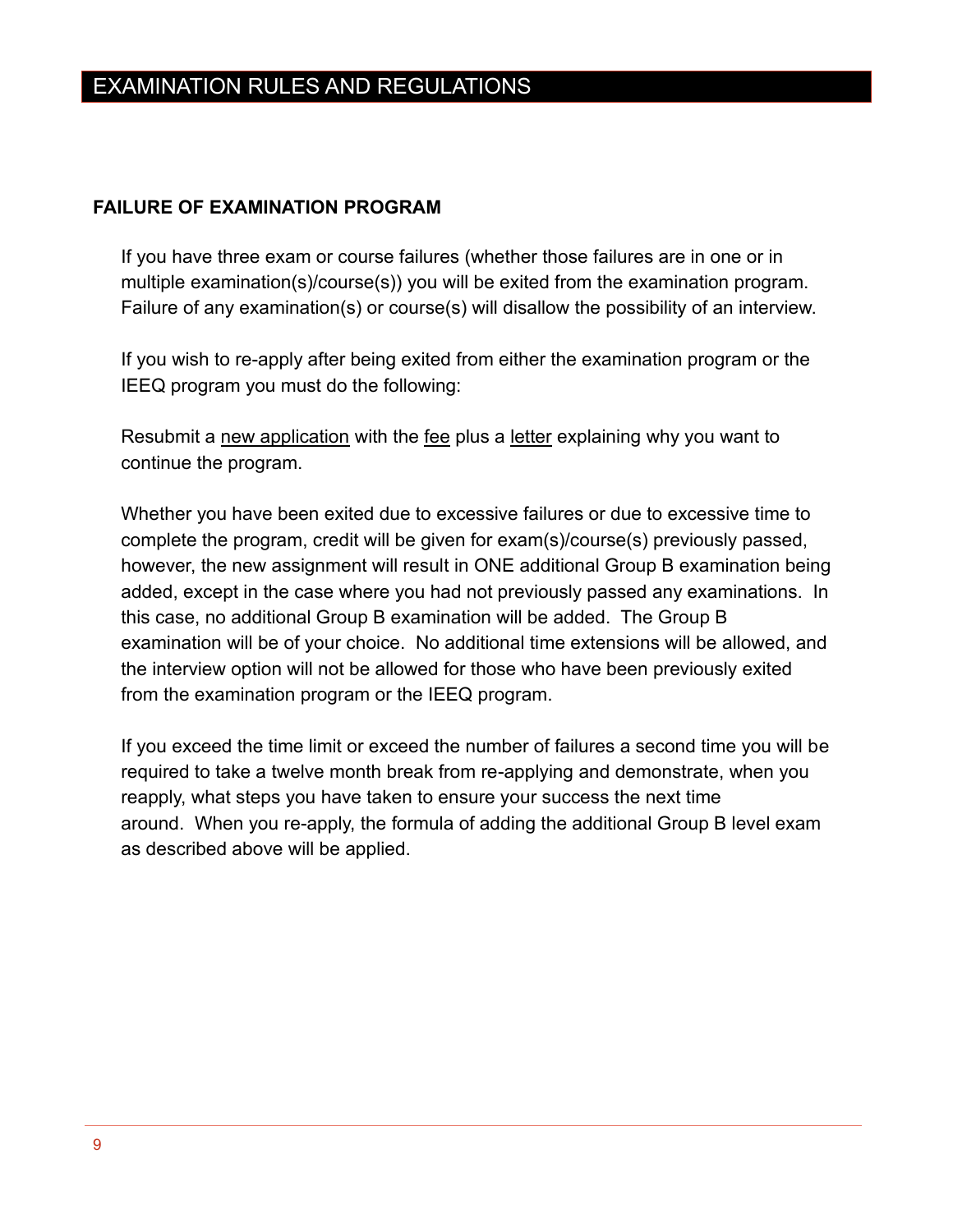## <span id="page-13-0"></span>**HAVING YOUR FILE CLOSED**

Your file will be closed if any one of the following occurs:

- not completing all exam requirements within the specified time limit/examination deadline;
- failing a total of three exams and/or course equivalent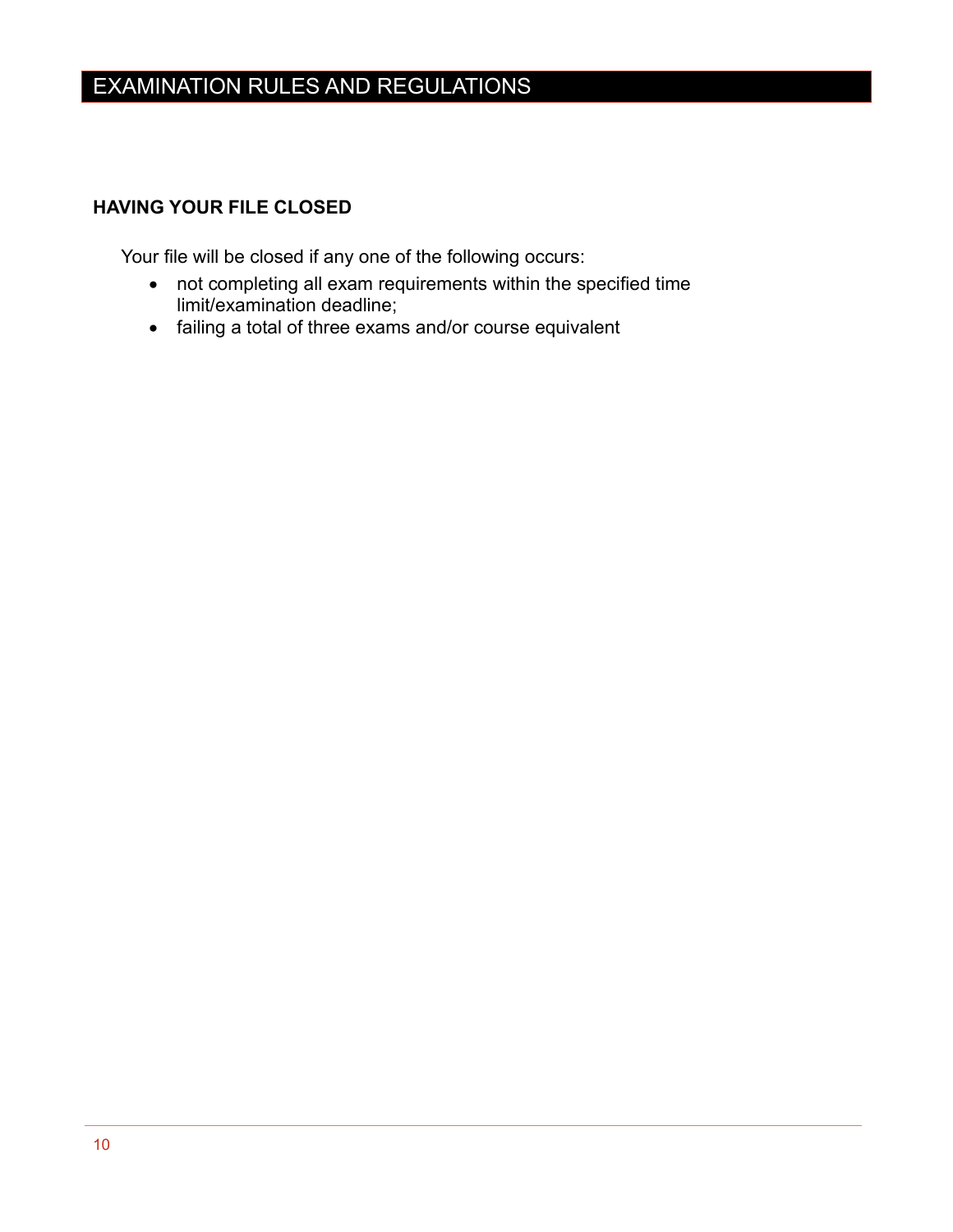#### <span id="page-14-0"></span>**NATIONAL TECHNICAL EXAMINATION PROGRAM**

Engineers: If you choose to write the Canadian Engineering Qualification Board (CEQB) national technical exams, this is a self-study option. The exams are administered by Professional Engineers Ontario (PEO), but Engineers Geoscientists Manitoba will order and invigilate the exams for you.

Geoscientist: If you choose to write the national technical exams, this is a self-study option. The exams are administered by Association of Professional Engineers and Geoscientists of Alberta (APEGA), but Engineers Geoscientists Manitoba will order and invigilate the exams for you.

### <span id="page-14-1"></span>**A.** WHEN EXAMINATIONS ARE OFFERED

The National Examinations are held once a year, usually in Spring. The exams are written simultaneously at all centres across Canada. Examinations are usually offered over a five-day period.

#### <span id="page-14-2"></span>**B.** HOW TO APPLY FOR/ORDER EXAMINATIONS

If you wish to write an exam during one of the sessions, please login to your online member profile and click "Request Exams for the Next Write Session" and then follow the instructions to complete the order form. Please Note: The spring examination application normally opens/becomes available to order online in December or early January of each year.

#### <span id="page-14-3"></span>**C.** NUMBER AND ORDER OF EXAMS

You do not have to write all the exams in the same sitting.

#### <span id="page-14-4"></span>**D.** EXAMINATION FEES

An Examination Fee is payable for each examination requested. The current examination fee is \$300.00 per examination. The examination fee is paid through your online profile when you place your order. The examination fee is subject to change without notice.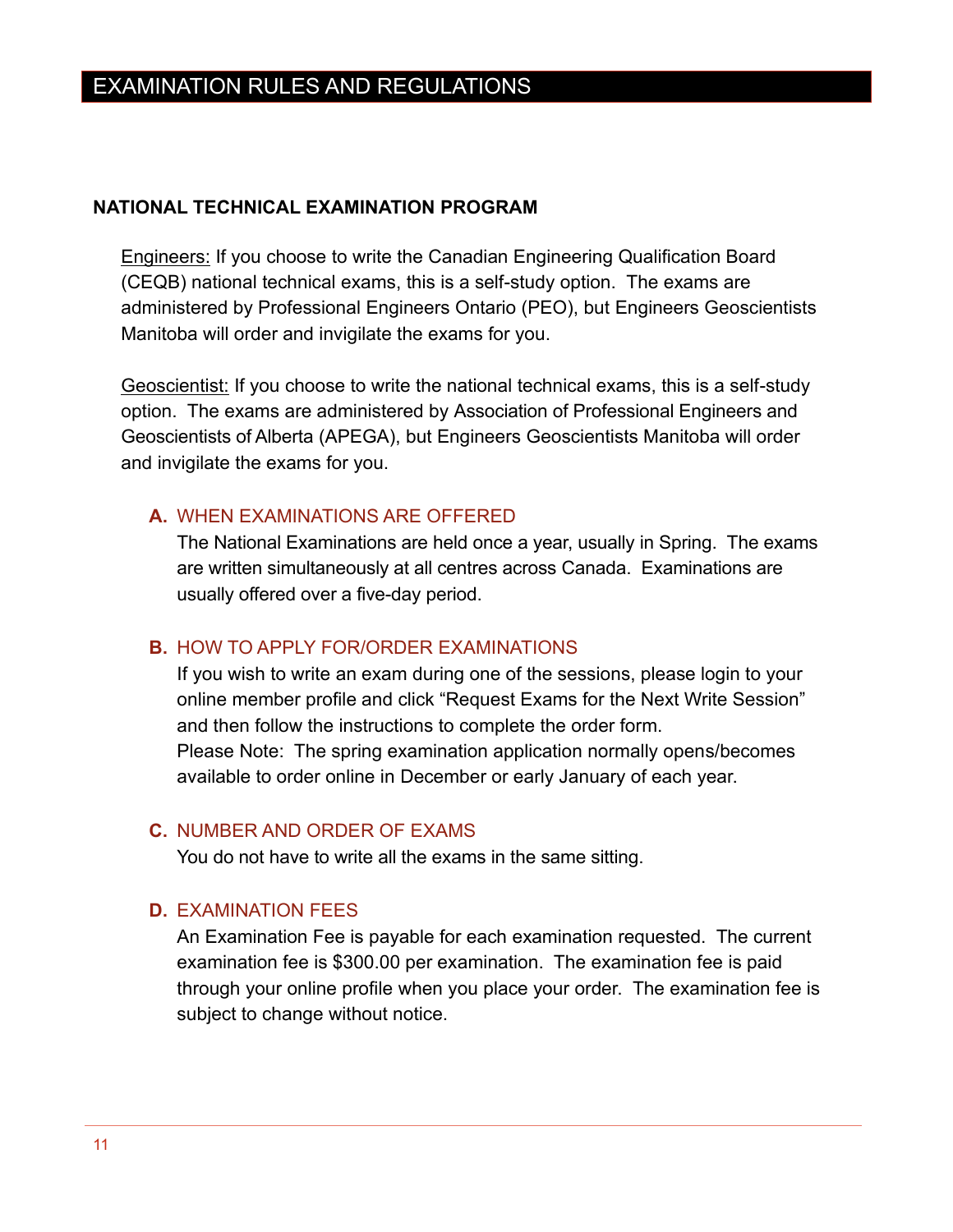## <span id="page-15-0"></span>**E.** EXAMINATION DATE / LOCATION AND FORMAT

The examination timetable, location and format along with the aids permitted is normally sent out to you approximately one month before the examination(s) are to be written.

- **Format 1 -** No calculator permitted. The exam may be **Closed** or **Open Book**.
- **Format 2 –** There are two calculator models permitted for this format: either a Casio or Sharp model. The examination may be **Closed-** or **Open-Book**. **Note, any alpha letters that immediately follows the calculator model number is fine, except for**
- **The letter "s" which means the calculator is programmable. If the letter "s" is in combination with other alpha letters, then the calculator is acceptable i.e. "ms".**

**(Please note that the word "None" in the list of aids represents no further instructions for this examination.)**

• **Format 3 -** Any non-communicating calculator will be permitted. The examination will be an **Open-Book** examination. Candidates will identify the calculator used on the inside left-hand sheet of the examination workbook, i.e. name and model designation. (**Please note that "none" under aids and instructions represents that you may bring as many textbook(s) or notes etc. into the examination there are no restrictions with this format 3 exam.) Please note space allocated to candidates writing open book examinations will be the same as closed book examinations. Therefore, you will need to limit the number of textbooks brought into the exam room.** 

**Closed-Book -** Only pen, pencils, and drawing instruments may be brought into the room. If Format 2 is selected, candidates are permitted to bring any Casio or the Sharp approved calculator into the room.

**Open-Book -** Any notes, textbooks, materials etc. may be brought into the examination. Where an examiner has specified only certain material can be used, this is noted under "Aids/Instructions to the Candidates".)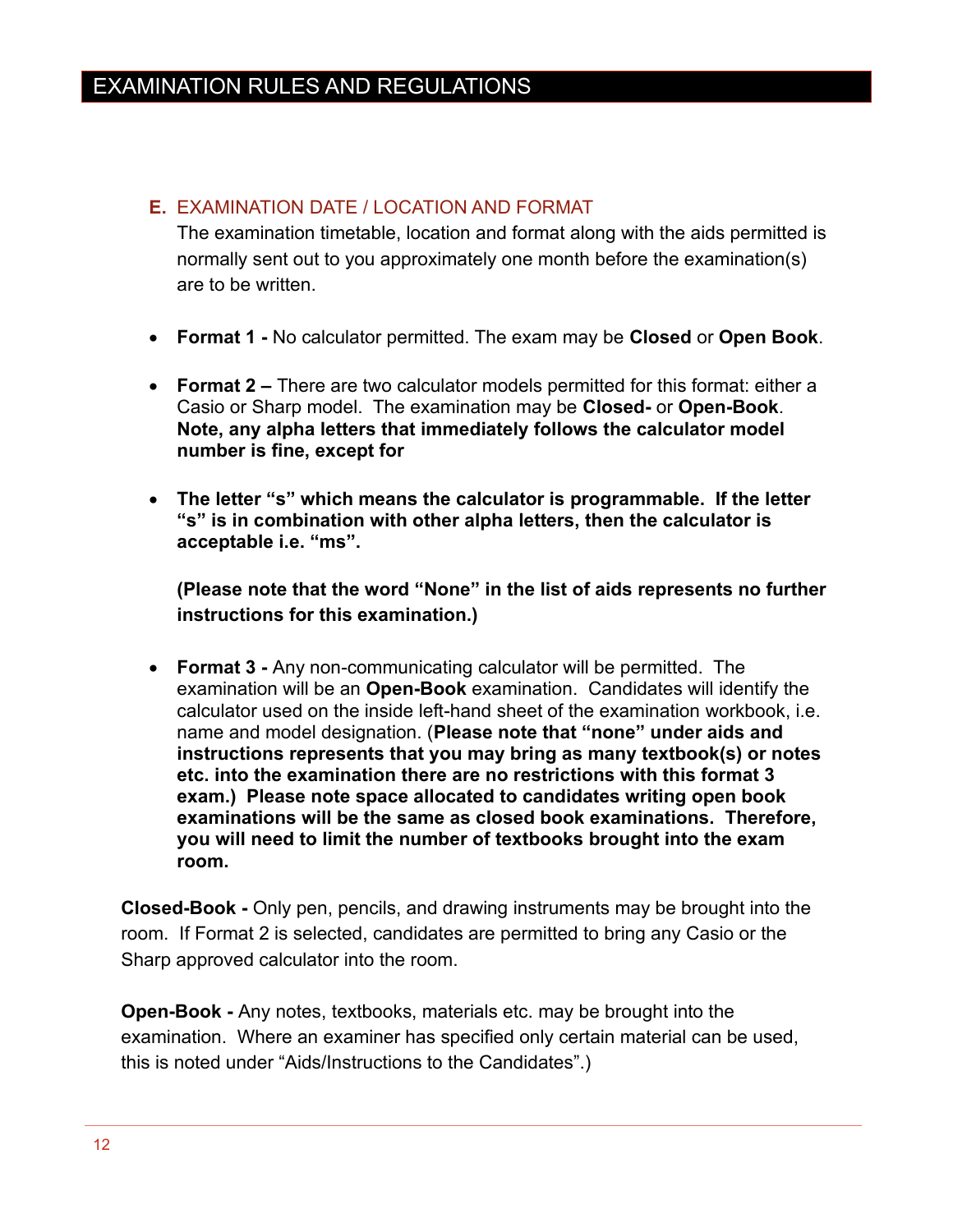**Closed-Book with Specified Aids -** For some examinations, a single, precisely identified aid is allowed. This is noted under "Aids/Instructions to the Candidates".

## <span id="page-16-0"></span>**F.** INVIGILATION (WRITING) OF EXAMINATIONS

Examinations are normally written at a designated site in Winnipeg.

You may, subject to the approval of the Engineers Geoscientists Manitoba office, write examinations at locations other than the Winnipeg office, i.e. Brandon, Flin Flon, Thompson, and The Pas, under the supervision of a professional engineer or professional geoscientist.

Examinations, written in rural Manitoba, must be written concurrently with those held in Winnipeg and in accordance with the Alberta and Ontario timetables. Any expense incurred, with respect to the invigilation of those examinations, will be your responsibility.

## <span id="page-16-1"></span>**G.** TEXTBOOKS AND REFERENCE MATERIAL

#### **Engineers**

Professional Engineers Ontario (PEO) provides Engineers Geoscientists Manitoba with a list of suggested study material for each engineering examination for your benefit in seeking general information in certain subject areas. The actual textbooks upon which the examinations will be based, however, will be prescribed by the examiners assigned to set the examinations and may be updated from year to year. The list is only a suggested list and is not intended to limit you from using other relevant textbooks. If you require assistance with purchasing any textbook(s) please contact customer service of Login Brothers at [orders@lb.ca](mailto:orders@lb.ca), through the website [www.lb.ca](http://www.lb.ca/) or 1-800-665-1148 to assist you.

Alternative texts of your choice may be used provided the text adequately covers the Canadian Engineering Qualifications Board (CEQB) Syllabus material.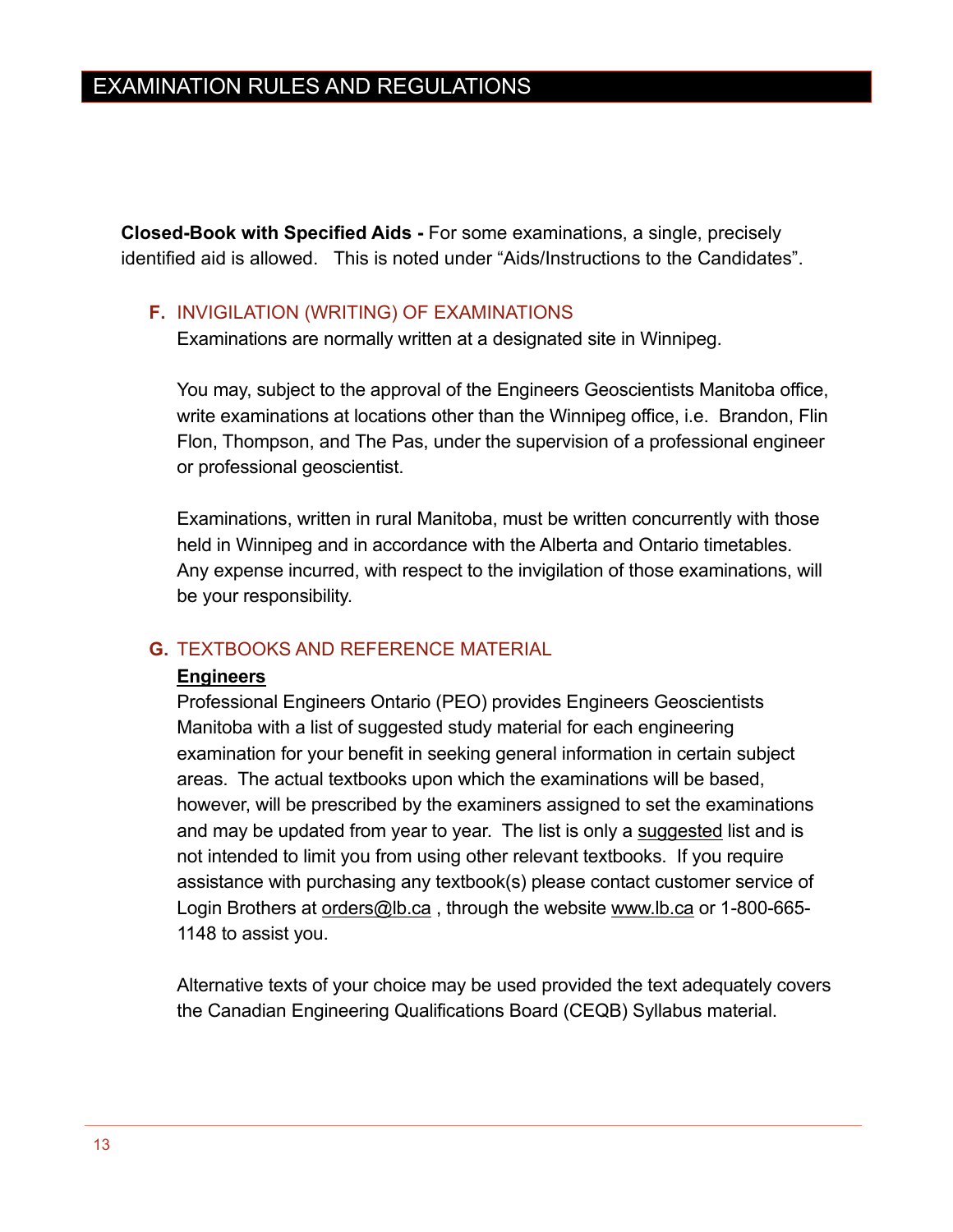Examination questions are based on the description in the CEQB syllabus, not the suggested textbooks.

You are urged to follow the description in the CEQB syllabus. The textbooks are just a means to prepare for the examination. It is your responsibility to prepare properly for the examination.

Past Examination Papers: Past examination papers are available at [http://www.enggeomb.ca/PastExamPapers.html.](http://www.enggeomb.ca/PastExamPapers.html) The answers to the questions are not available. Please note that examination formats and questions vary from year to year.

#### **Geoscientists**

The Association of Professional Engineers and Geoscientists of Alberta provides textbook information in its syllabus of examinations for the geoscience examinations.

Past Examination Papers: Past examination papers are available at [http://www.enggeomb.ca/PastExamPapers.html#Geolo1998.](http://www.enggeomb.ca/PastExamPapers.html#Geolo1998) The answers to the questions are not available. Please note that examination formats and questions vary from year to year.

Please note that a limited number of past examinations are available for the geoscience examinations. These are usually available from APEGA once an examination has been ordered. The answers to the questions are not available and questions vary from year to year.

### <span id="page-17-0"></span>**H.** FAILURE TO APPEAR / NO SHOW

If you apply to write examinations and do not attend the sitting(s) you will be marked "NO SHOW". You will forfeit the examination fee, i.e., no refund or credit. A "NO SHOW" is considered a failure. You must forward a letter/email explaining the reason(s) why you did not write. Upon receipt of this written correspondence, your file will be reviewed to determine if you may remain active in the examination program. Please note that a "NO SHOW" is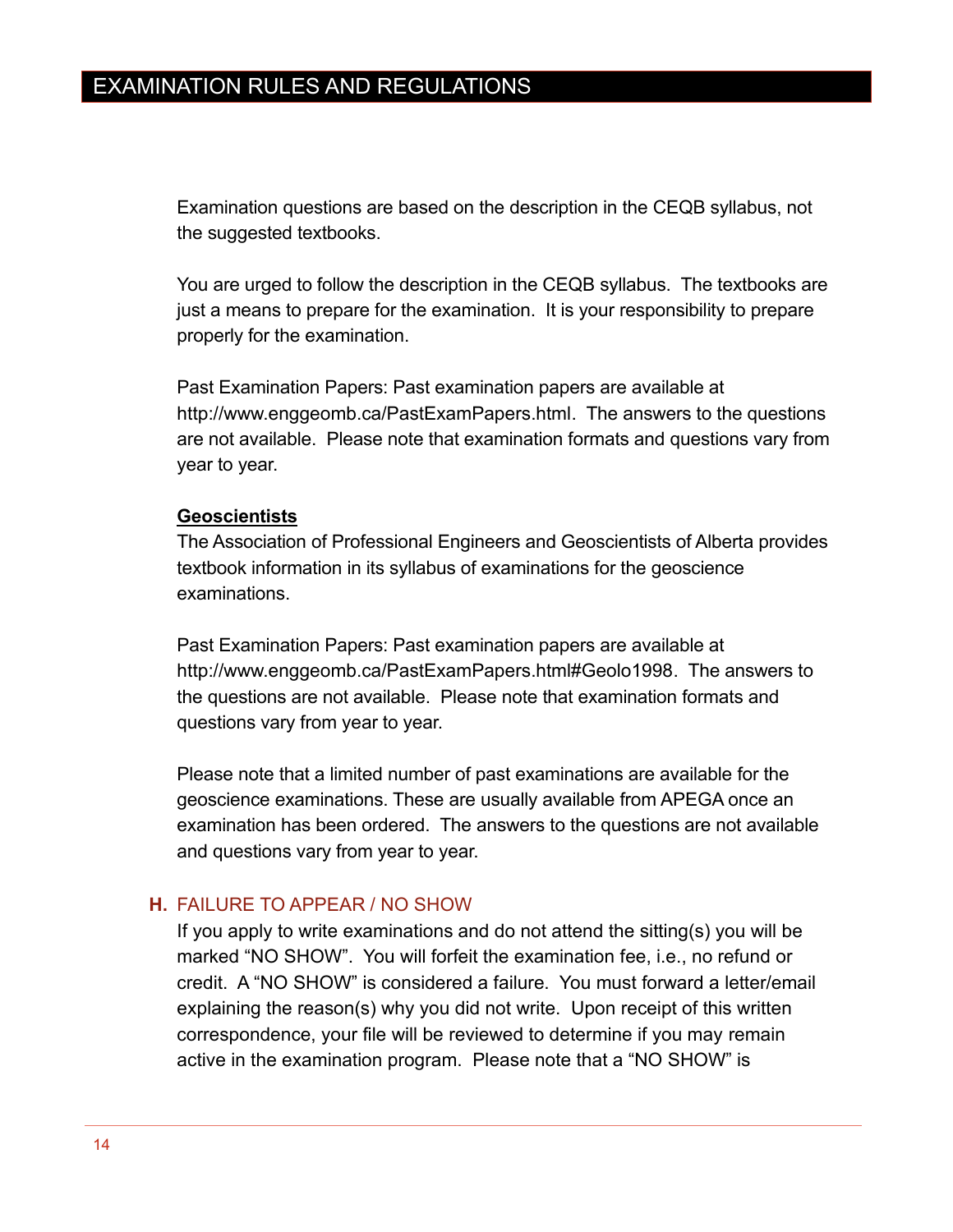preferable to writing an examination if you do not feel prepared to write and might fail, even if it means having your current file closed. The correspondence must be received in the Engineers Geoscientists Manitoba office no later than two weeks after the sitting date.

## <span id="page-18-0"></span>**I.** CANCELLING AN EXAMINATION

If you cancel an examination that you have applied to write you will not receive a refund nor can you transfer the fee to another sitting date. i.e. no refund, credit or transfer to the next sitting.

## <span id="page-18-1"></span>**J.** LEAVING AN EXAMINATION WITHOUT WRITING

If you appear in the examination room and then you decide not to write the examination, you must place the signed exam book in the envelope provided, sign the outside of the envelope, and hand it to the invigilator. You will be given a mark of Zero for the examination.

## <span id="page-18-2"></span>**K.** EXAMINATION RESULTS

The passing mark for each examination is 50% (if not otherwise specified).

Examination results will be released approximately 45 working days after the last examination has been written. You will be notified by email when the results are ready, to view your results you login to your on-line profile.

Examination papers or copies will not be returned to you, nor are the answers to the questions available. You may, within 30 days after the notification date of results, request a viewing of the marked examination papers under supervision in the Association office by special arrangement only.

If you disagree with an examination mark, you may request a re-read. There is a non-refundable fee (see fees schedule for the cost) per exam for this service. Note that all papers graded between 45% and 49% have already been re-read once by the examiner. You must apply within 30 days after the notification date for a re-read. The fee is non-refundable and the re-read mark is the final mark.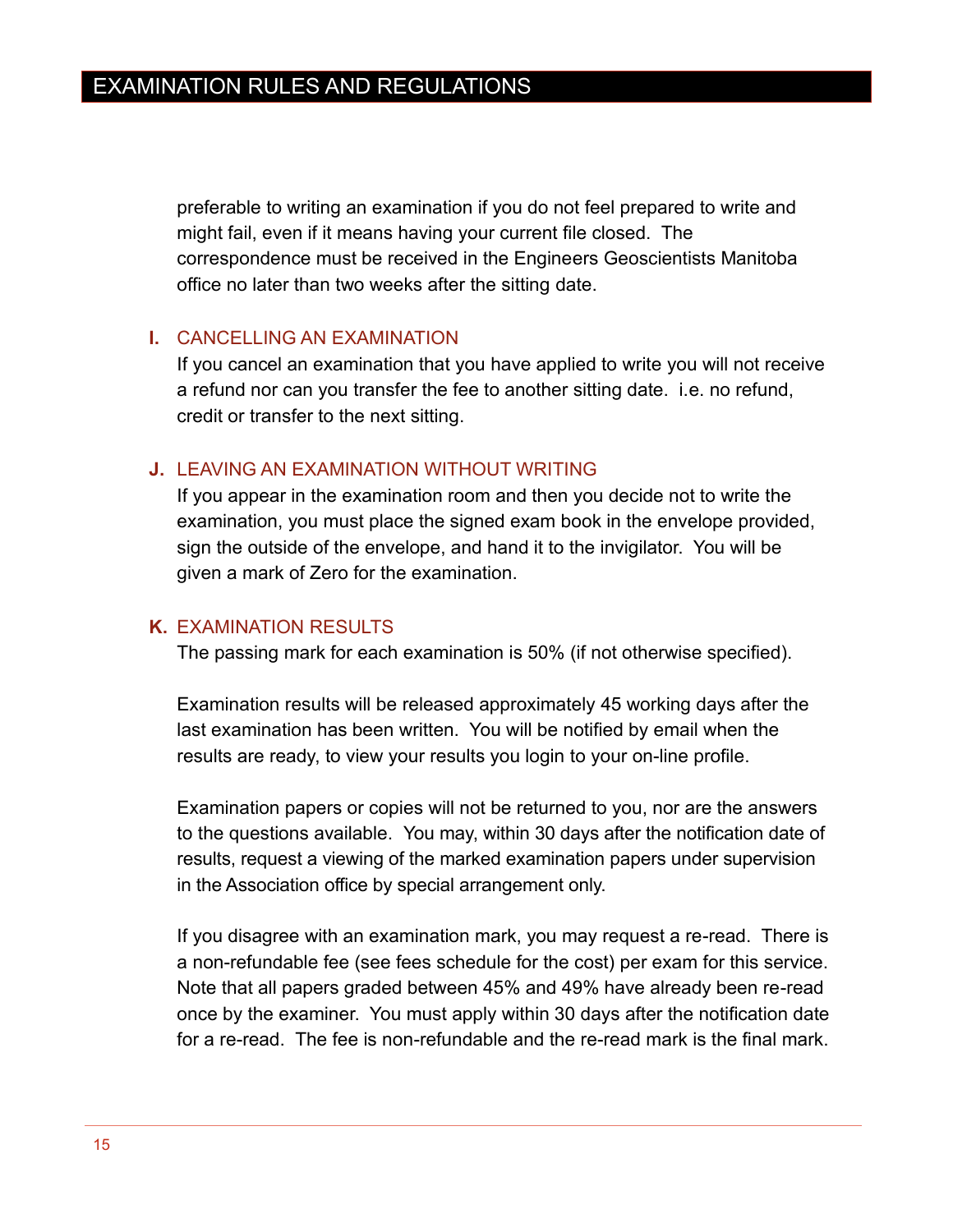If no viewing has been requested during the specified period, examination booklets will be destroyed 30 days after the notification date.

## <span id="page-19-0"></span>**L.** THE FOLLOWING ARE NOT ALLOWED

- Use of notes on examinations where none are permitted
- Communicating with another candidate
- Employment or recruitment of another person to write an examination

The actions will be dealt with very seriously by Engineers Geoscientists Manitoba and may result in permanent expulsion from the Association.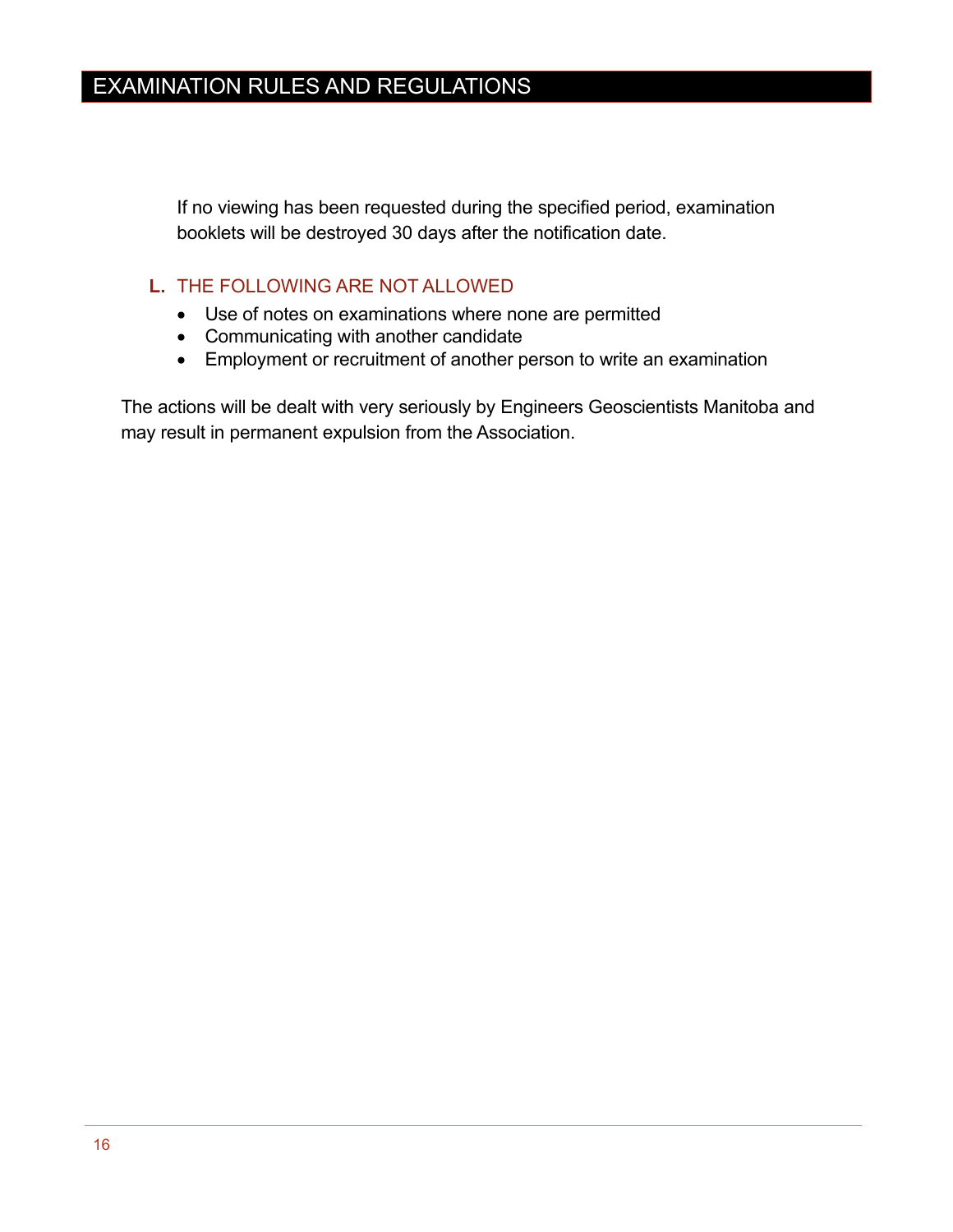### <span id="page-20-0"></span>**FUNDAMENTALS OF ENGINEERING (FE) EXAMINATION**

The Fundamentals of Engineering (FE) exam confirms the technical knowledge of engineering graduates. The National Council of Examiners for Engineering and Surveying (NCEES) in the United States administers this exam.

## <span id="page-20-1"></span>ELIGIBILITY REQUIREMENTS

If you have been assigned an exam program of five or fewer technical exams and engineering economics (if assigned) you will have the opportunity to write the (NCEES) Fundamentals of Engineering (FE) exam. If you choose to write the FE exam, this is a self-directed option. Further information is available here: <http://ncees.org/engineering/fe/>

Note: If you have been given a specific examination program you will not be allowed to write the FE in lieu of examinations, however, you may make a request. The onus is on you to make the case.

### <span id="page-20-2"></span>**A.** HOW TO APPLY FOR/ORDER THE FE?

To apply/order the FE please login to your online profile and click the "Fundamentals of Engineering Exam" link. The information will guide you on how to register and order the FE with NCEES.

## <span id="page-20-3"></span>**B.** WHEN IS THE EXAM OFFERED?

The exam is offered year-round.

#### <span id="page-20-4"></span>**C.** EXAMINATION FEES

Fee payment goes to NCEES directly and the fee will be charged in US funds.

- \$175 USD
- \$25 Nonrefundable international fee-this is a Person VUE fee.

### <span id="page-20-5"></span>**D.** EXAMINATION DATE

After you have ordered the exam you will be given a selection of dates to choose from to write your exam.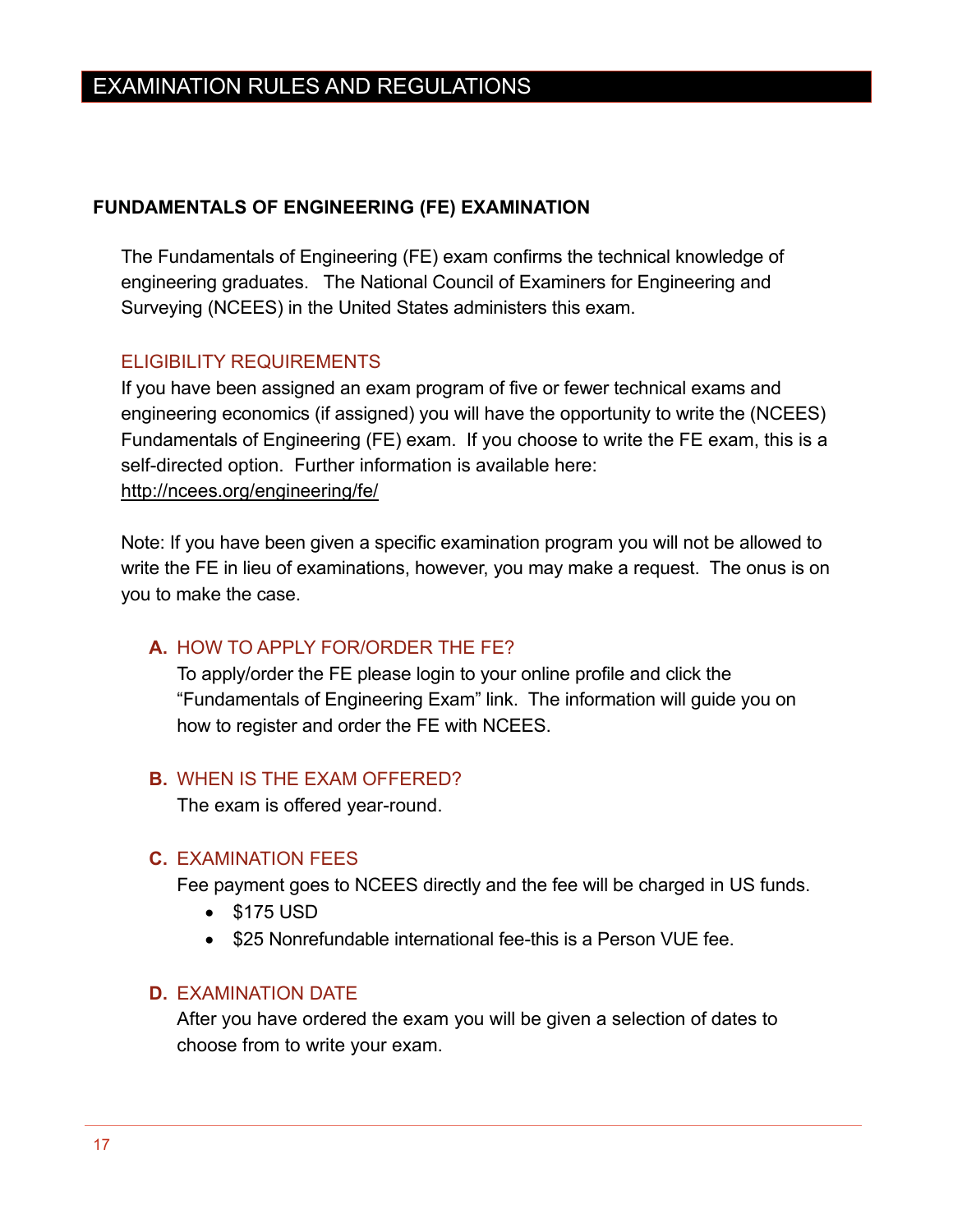## <span id="page-21-0"></span>**E.** EXAM LOCATION

When you order your exam, you will be asked to select an approved Pearson VUE Test Centre.

In Manitoba there is only one location and it is located at Sterling Lyon and Lorimer Boulevard, Winnipeg, MB and it is not open every day. It is open on demand and only the exam bookings will be handled from NCEES to the Pearson Test Centres. You are eligible to write at any Pearson VUE location in North America if you able to travel there.

## <span id="page-21-1"></span>**F.** EXAM DETAILS

The FE exam is a six-hour exam that has 110 multiple-choice questions. The exam is offered in seven disciplines and you can choose the discipline that will give you the best chance to pass. Engineers Geoscientists Manitoba will not choose the discipline for you.

The NCEES website lists:

- Allowed reference materials
- Disability accommodations
- Exam specifications
- Study material
- Test centre locations

You can learn more at the NCEES YouTube channel [https://www.youtube.com/watch?v=5YbpV48rNK4&list=PLiZ0hjHNi9jzR8RW69](https://www.youtube.com/watch?v=5YbpV48rNK4&list=PLiZ0hjHNi9jzR8RW69ndkjIgH8bzj0ew-) [ndkjIgH8bzj0ew-](https://www.youtube.com/watch?v=5YbpV48rNK4&list=PLiZ0hjHNi9jzR8RW69ndkjIgH8bzj0ew-)

### <span id="page-21-2"></span>**G.** EXAMINATION RESULTS

Exam results are either a pass or fail based on your total number of correct answers. You are not penalized for incorrect answers.

Exam results are usually available in 7 to 10 business days. Your results will be posted on your NCEES account. You are responsible to let the International Assessment Coordinator know your result.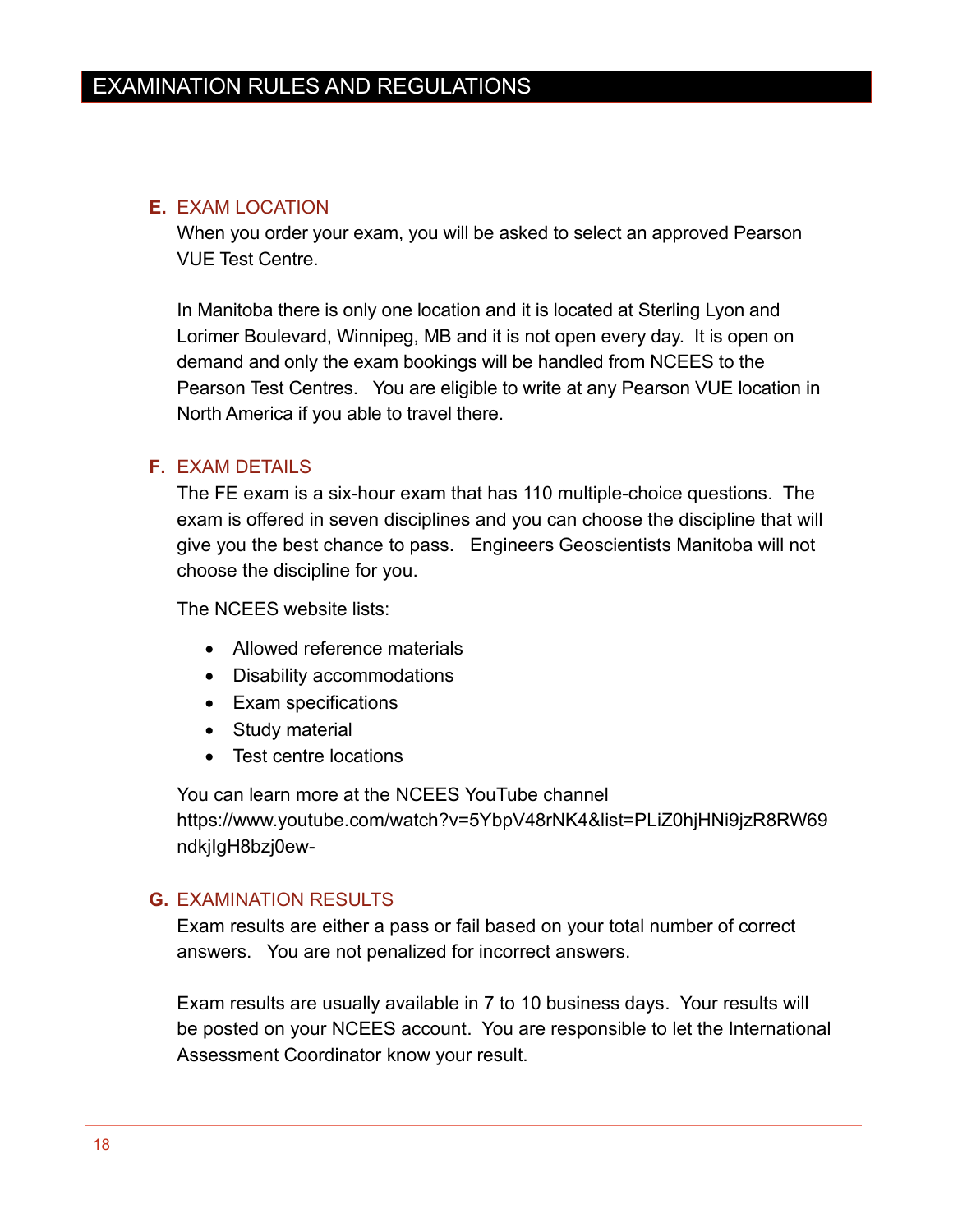If you failed the FE exam, NCEES will send you a report showing the subject areas that you were weak in.

- <span id="page-22-0"></span>**H.** FREQUENTLY ASKED QUESTIONS
- <span id="page-22-1"></span>I. I ORDERED THE FE BUT NOW NEED TO CANCEL THE WRITEING DATE The exam bookings and scheduling are done through NCEES, please contact NCEES.
- <span id="page-22-2"></span>II. CAN I WRITE THE FE IN FRENCH OR ANY OTHER LANGUAGE?

No, the exam is only offered in English.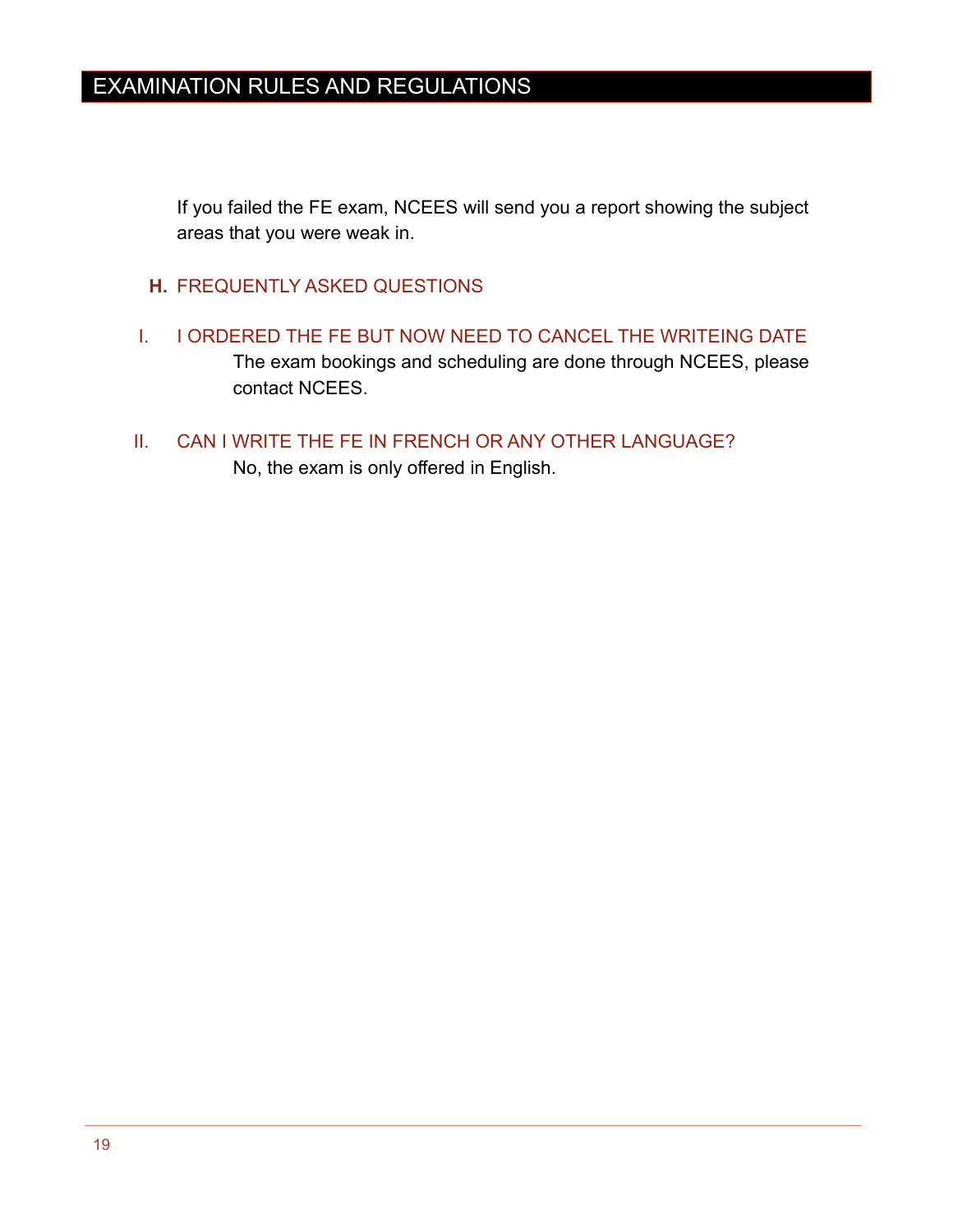## <span id="page-23-0"></span>**COURSES-IN-LIEU**

**Engineers:** Engineers Geoscientists Manitoba maintains a listing of acceptable University of Manitoba course substitutions. You can only take courses at the University of Manitoba because it offers a (CEAB) accredited program.

**Geoscientists:** Engineers Manitoba maintains a listing of acceptable University of Manitoba or University of Brandon course substitutions.

You may, upon prior approval, take approved University courses in lieu of assigned confirmatory exams.

## <span id="page-23-1"></span>**A.** HOW TO APPLY FOR COURSES?

If you wish to see the list of pre-approved courses, please login to your online profile and click on the syllabus.

Permission to take courses must be requested in writing. To request permission please login to your online profile and click "[Procedures for taking](http://www.enggeomb.ca/pdf/Registration/Assessment/ProceduresForTakingCoursesInLieu.pdf)  [courses-in-lieu of exams](http://www.enggeomb.ca/pdf/Registration/Assessment/ProceduresForTakingCoursesInLieu.pdf)" and follow the instructions. After you receive approval for the courses you then contact the University of Manitoba's EGM student advisor.

### <span id="page-23-2"></span>**B.** COURSE FEES

The fees for taking University of Manitoba courses are approximately \$800 per course and fees are paid directly to the University of Manitoba.

### <span id="page-23-3"></span>**C.** TIMELINE

University of Manitoba schedules of courses are decided by each department in the Faculty of Engineering, and not by Engineers Geoscientists Manitoba. It is up to you to decide how many courses you want to take at once, and to find out the schedule of each course. The University of Manitoba's EGM student advisor will assist you in this process. Note: Courses may only be offered once every two years, so it is important to map out your entire program of courses at the beginning of the process.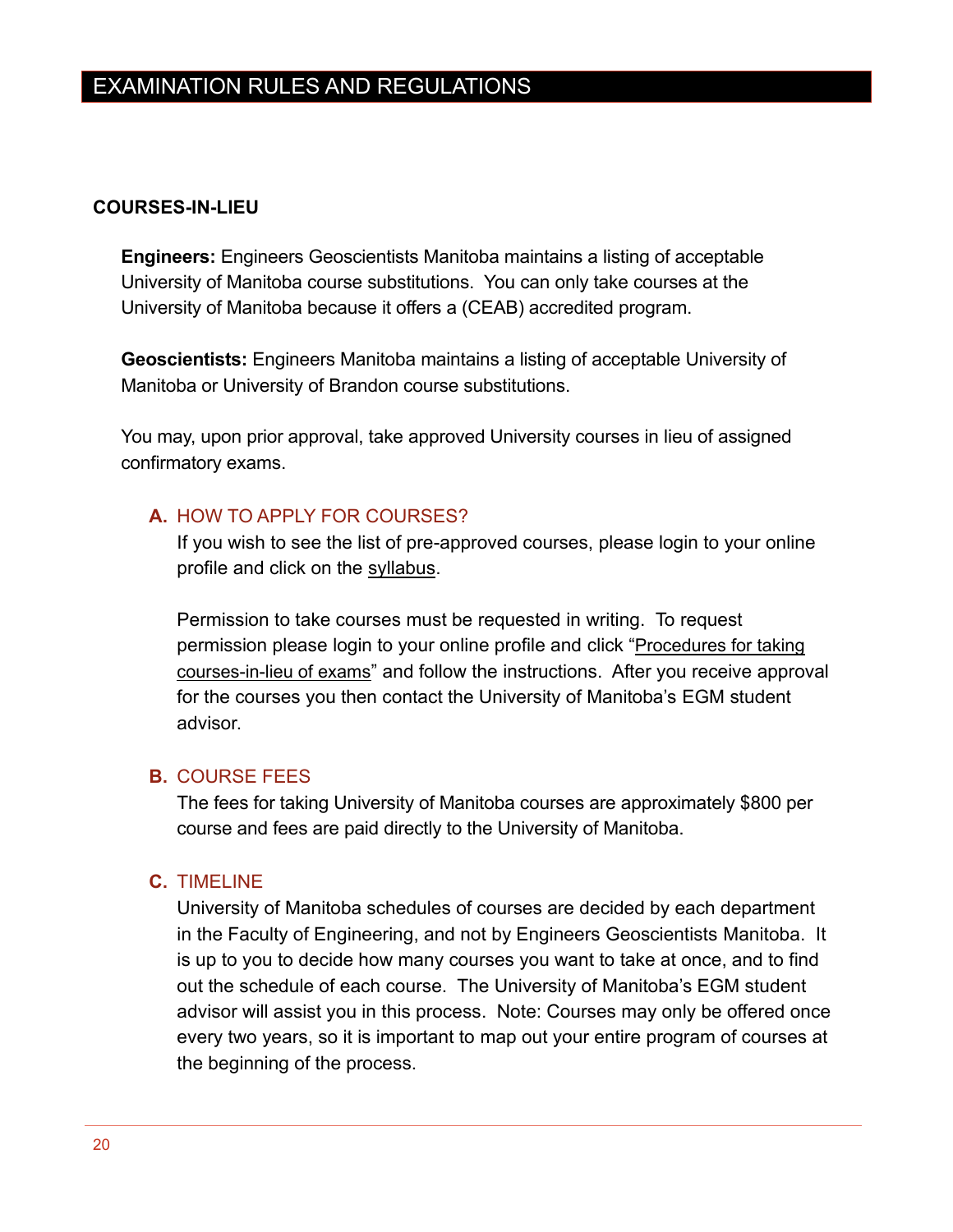## <span id="page-24-0"></span>**D.** COURSE RESULTS

A grade of "C" or better must be obtained in each course.

When you have completed the course(s), it is your responsibility to provide an official transcript (mailed directly from the Registrar's office) with your final grade(s) back to the International Assessment Coordinator.

## <span id="page-24-1"></span>**E.** HOW TO ORDER TRANSCRIPTS

You can order your official transcript from your Aurora Student account, and you indicate that you would like a copy sent directly to Engineers Geoscientists Manitoba.

## <span id="page-24-3"></span><span id="page-24-2"></span>**F.** FREQUENTLY ASKED QUESTIONS

## I. CAN I CHANGE A COURSE SELECTION?

Yes, you can make a change to your course selection only if you have not failed the course. If you fail the course, then you must either retake it or write the equivalent CEQB exam to satisfy the failure policy. Please review the failure of a confirmatory examination policy.

To request you course change please contact the International Assessment Coordinator.

### <span id="page-24-4"></span>II. CAN I MIX AND MATCH BETWEEN THE NATIONAL EXAMS AND COURSES-IN-LIEU?

Yes, you may mix and match between the national exams and the courses-in-lieu option.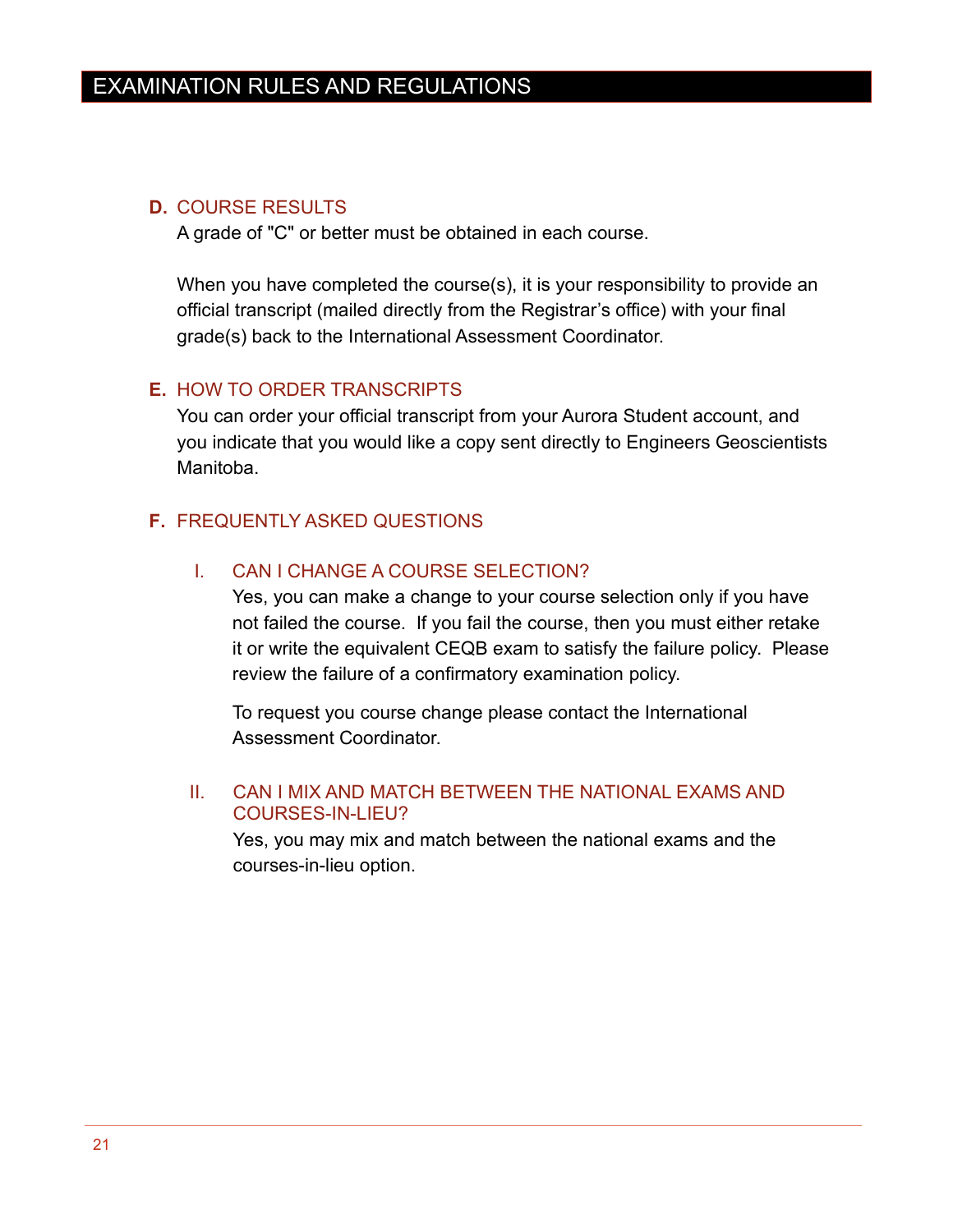## <span id="page-25-0"></span>**INTERNATIONALLY EDUCATED ENGINEERS QUALIFICATION PROGRAM (IEEQ)**

The IEEQ program is offered at the University of Manitoba and it consists of engineering courses, co-op work experience, cultural orientation, language and communication support and professional networking.

Note: The IEEQ program is considered an equivalent program, not necessarily an exact match. For example, engineering economics is always assigned in IEEQ even if it was not specifically assigned by Engineers Geoscientists Manitoba.

## <span id="page-25-1"></span>**A.** HOW TO APPLY

To be eligible for the IEEQ program, you must have received an assignment of five or fewer technical confirmatory examinations by Engineers Geoscientists Manitoba.

To download the application form visit http://umanitoba.ca/faculties/engineering/programs/ieeq/pdf/Application Form [for\\_IEEQ11.pdf](http://umanitoba.ca/faculties/engineering/programs/ieeq/pdf/Application_Form_for_IEEQ11.pdf)

## <span id="page-25-2"></span>**B.** IEEQ PROGRAM DETAILS

Please visit the IEEQ website for details <https://umanitoba.ca/faculties/engineering/programs/ieeq/index.html>

## <span id="page-25-4"></span><span id="page-25-3"></span>**C.** FREQUENTLY ASKED QUESTIONS

## I. CAN I COMBINE THE IEEQ PROGRAM WITH CONFIRMATORY EXAMS?

No, the IEEQ Program cannot be combined concurrently with a confirmatory exam program, or any one of the alternative options provided. Therefore, if you applied to the IEEQ program and you were accepted into the program you are required to complete the IEEQ program requirements.

If you applied to the IEEQ program and you were not accepted, you can attempt the confirmatory exams or alternative options while you wait to re-apply the following year for IEEQ. If you successfully complete some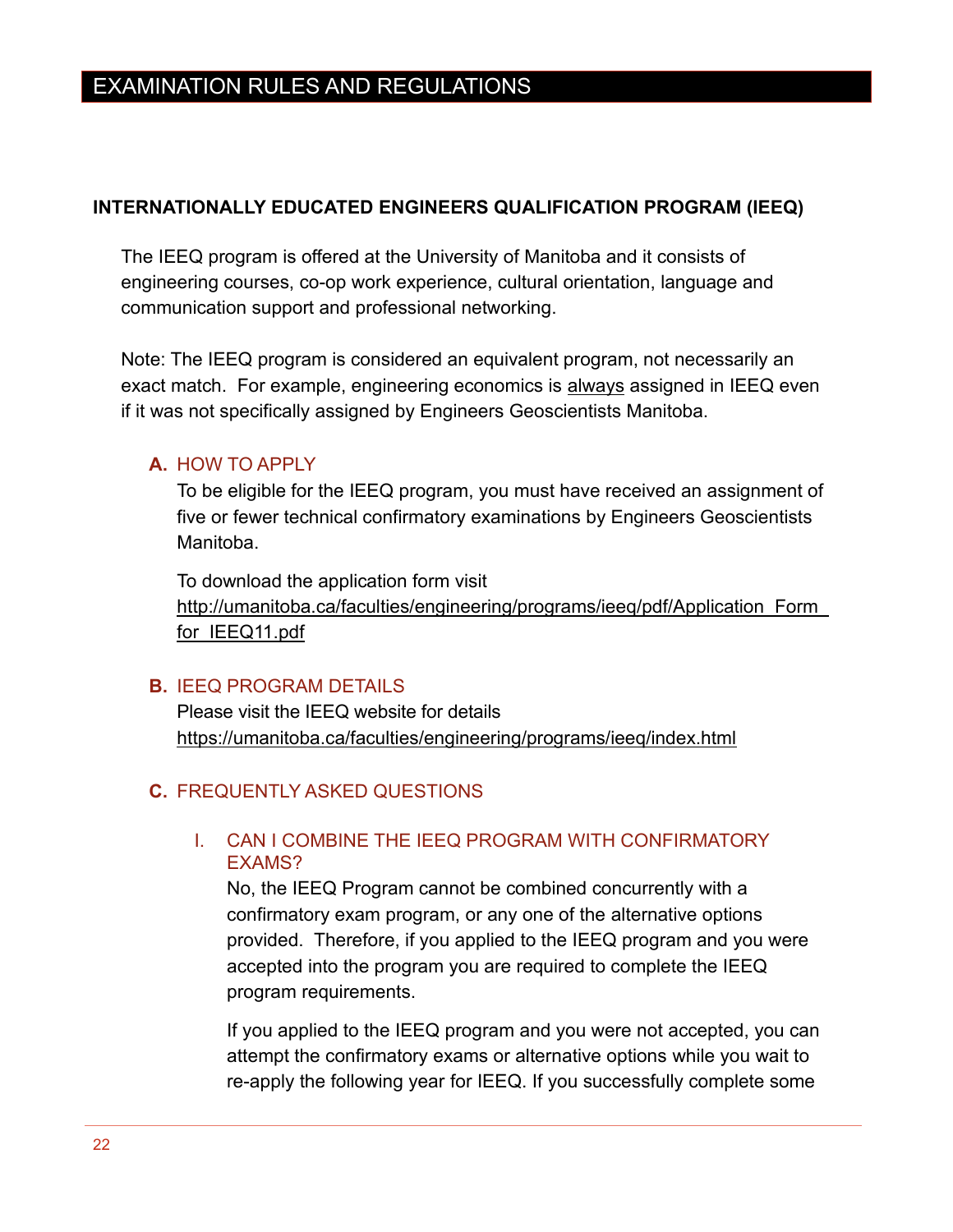of the confirmatory exams on your own IEEQ will recognize those and omit them from your program when you are accepted into IEEQ. Please know that an application to the IEEQ Program which meets the eligibility requirements does not guarantee you will be accepted into the program. It is a situation where there are more applicants than there are available spots.

## <span id="page-26-0"></span>II. IEEQ PROGRAM COSTS?

The cost of the IEEQ program depends on how many courses your assigned. Exact details can be found on the IEEQ her[ehttps://umanitoba.ca/faculties/engineering/programs/ieeq/pdf/WHAT\\_](https://umanitoba.ca/faculties/engineering/programs/ieeq/pdf/WHAT_WILL_MY_FEES_BE.pdf) [WILL\\_MY\\_FEES\\_BE.pdf.](https://umanitoba.ca/faculties/engineering/programs/ieeq/pdf/WHAT_WILL_MY_FEES_BE.pdf)

If you assigned 10 courses, it could cost about \$10,000 - \$12,000.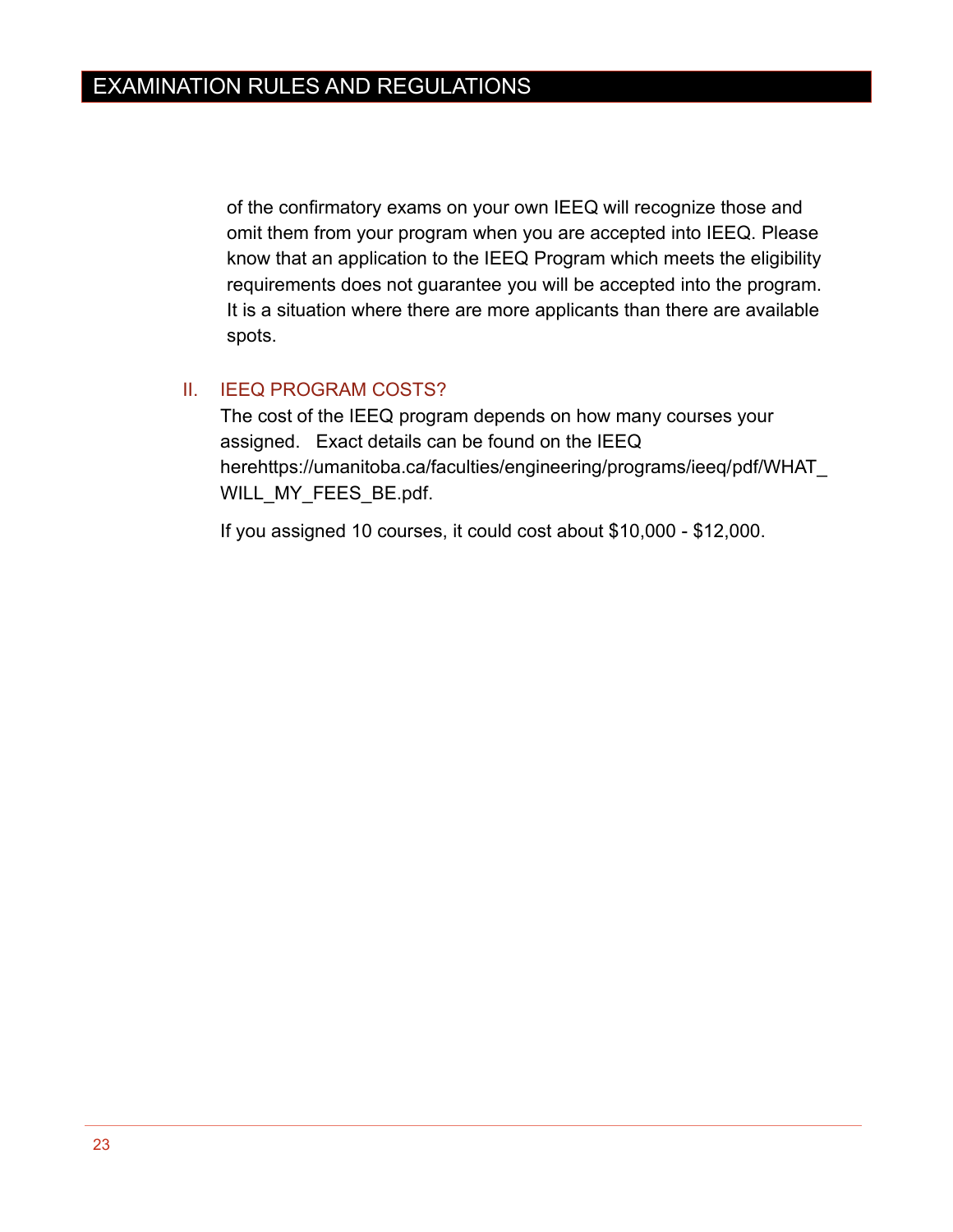## <span id="page-27-0"></span>**INTERVIEW**

The interview option is a professional peer review of qualification and work experience. It allows internationally educated who have ten or more years of significant engineering or geoscience experience to challenge the confirmatory exams and experience requirements.

The Interview Panel consists of Professional Engineers (P. Eng) or Professional Geoscientists (P. Geo) from numerous industries who volunteer. Each Interviewee is interviewed by two Professional Engineers or Professional Geoscientists within the discipline/specialty they are applying. Engineers Geoscientists Manitoba video records all interviews to have an accurate record of the interview.

The interview process consists of three components. The first two components are the pre-screening process. If you pass the pre-screening process the interview will be scheduled.

## <span id="page-27-1"></span>INTERVIEW PROCESS COMPONENTS

- 1. Written Component (Interview Proposal)
- 2. PowerPoint Presentation Component
- 3. Interview/Question and Answer (Oral) Component

<span id="page-27-2"></span>WRITTEN COMPONENT: The written component is called the "interview proposal" You will need to provide description(s) of your engineering duties as it applies to the core engineering concepts. You will need to complete the Act, By-law and Code of Ethics (ABC) test; and sign the waiver of Audio/Video recording; provide your references and pay the interview fee.

<span id="page-27-3"></span>POWERPOINT PRESENTATION COMPONENT: You will need to provide a PowerPoint presentation which must be a 30-45 min video presentation with your narration. The presentation must cover the exam assignment you have selected. In addition to the PowerPoint presentation you must also provide project samples of the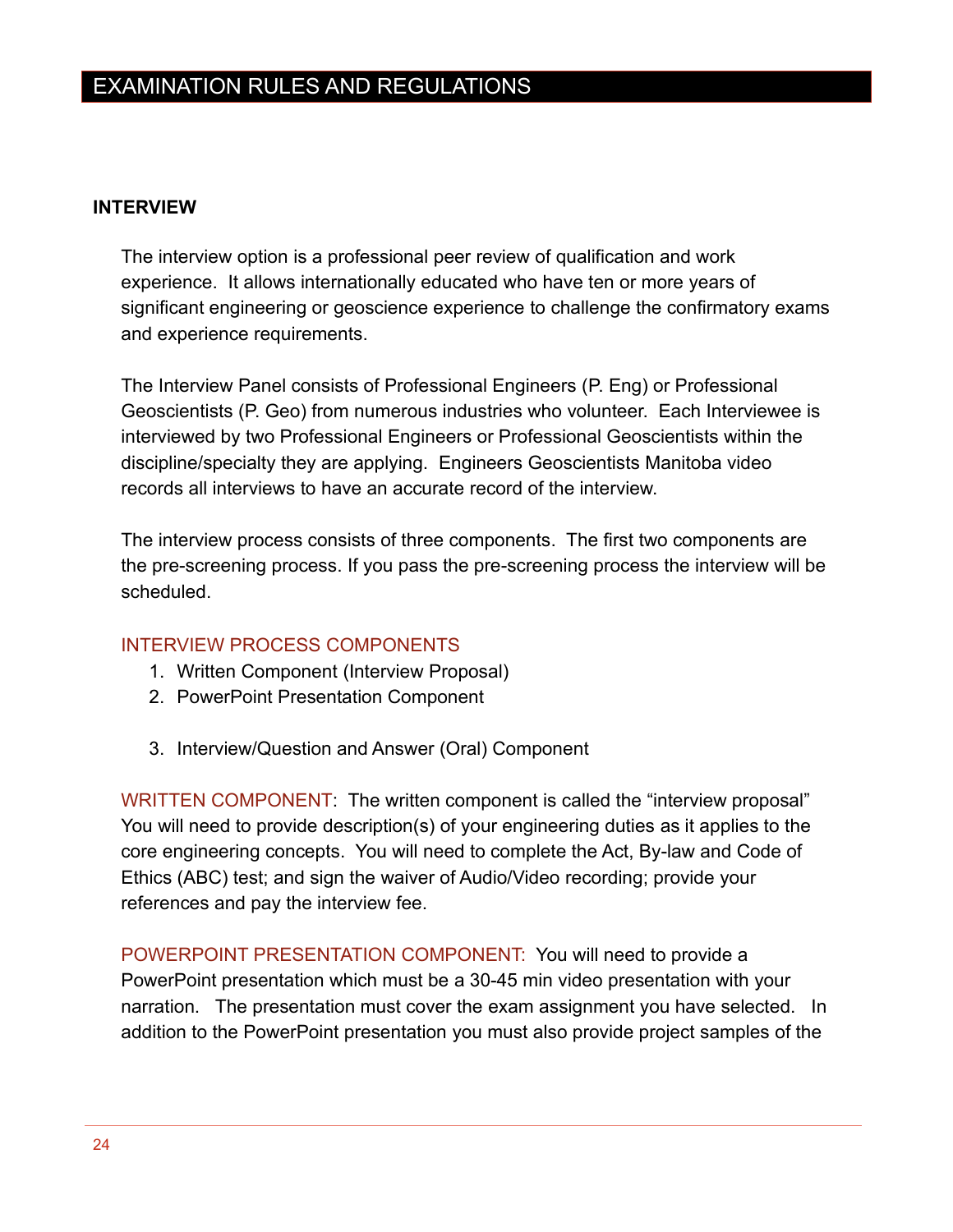project discussed in the presentation and at least one significant written technical report or presentation you have completed or provide patents.

After you have submitted the Written Component (interview proposal) and PowerPoint Presentation; staff will start to search for an interview panel. The interview panel whom is selected will review the information. If the interview panel feels that the components permit an Interview/Question and Answer Period, you will be contacted to schedule the interview date.

#### <span id="page-28-0"></span>INTERVIEW/QUESTION AND ANSWER (ORAL) COMPONENT:

The Interview Chair will open the meeting and explain the purpose of the interview. You will be asked to provide a brief oral overview of your experience. Using the overview and all the information you submitted to the panel through the components process the panel will ask specific questions to assess how you have applied engineering principles and used engineering judgement. You will be given time to explain yourself. The panel will look for evidence of progression of experience and responsibility. At the end of the interview you will be given the opportunity to expand on anything you feel you might have missed, or feel is important to mention.

The interview Chair will end the presentation and make closing remarks.

Results will be visible on your online profile approximately one month after the interview date.

#### <span id="page-28-1"></span>**A.** HOW TO APPLY

If you appear have ten or more years of high-level current and qualifying Engineering or Geoscience experience you may self-select the interview option by submitting your proposal. To download the written component /interview proposal please login to your online profile and click "Interview Option"

#### <span id="page-28-2"></span>**B.** INTERVIEW FEES

An interview costs \$500.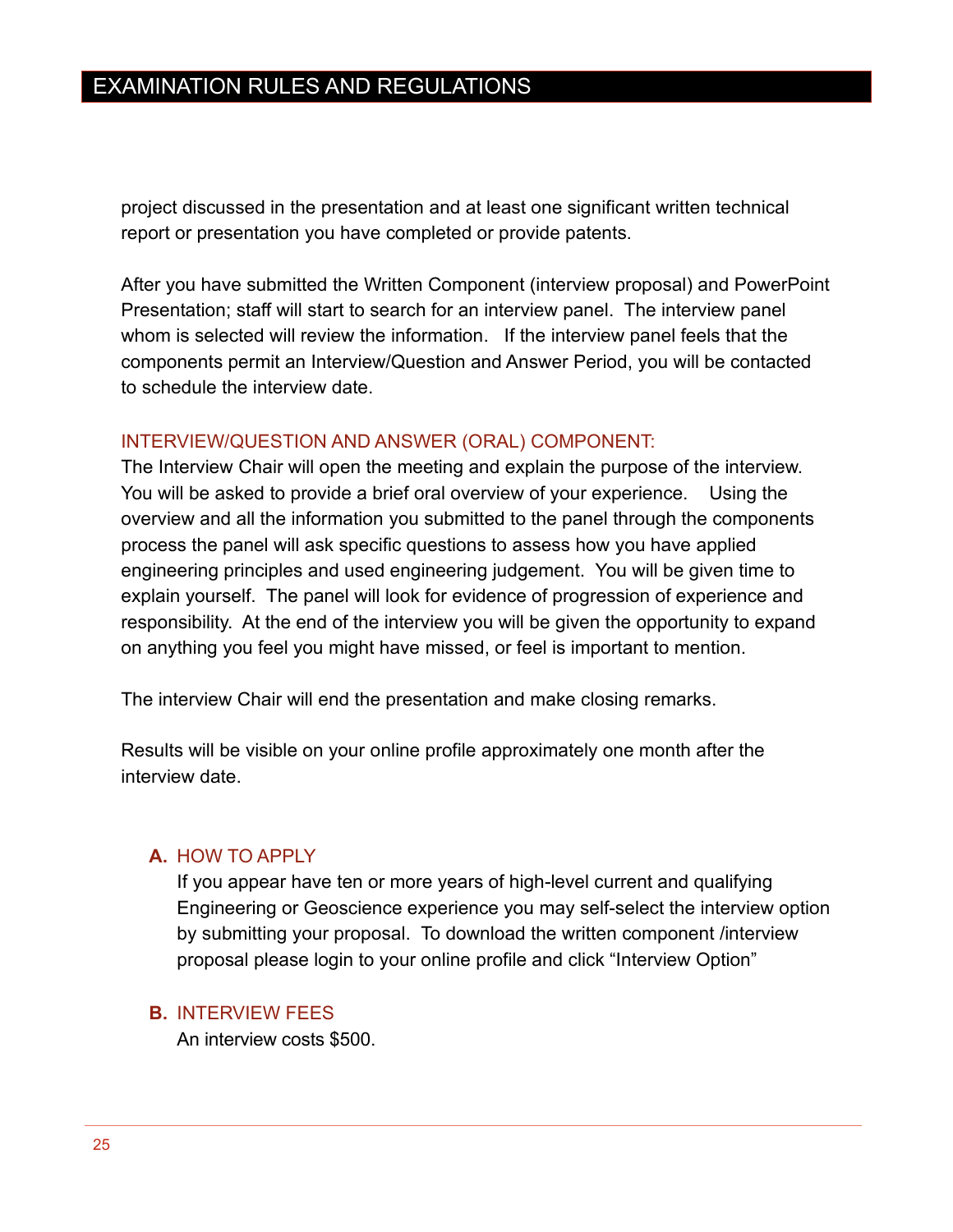## <span id="page-29-0"></span>**C.** TIMELINE

The length of time it takes to arrange an interview depends on many factors. Please be prepared to wait at least six to twelve months for an interview.

## <span id="page-29-1"></span>**D.** PURPOSE OF THE INTERVIEW

Looking to Exempt Confirmatory Exams: Is held to determine whether you have acquired adequate knowledge and expertise in your discipline allowing for confirmatory exams to be waived.

If the interview panel waives some or all confirmatory exams you will be invited to continue to the Pre-Registration program.

If the interview panel does not waive confirmatory exams; you will need to complete the exam(s) remaining by either taking the national exam option or the approved course equivalent(s) for that same exam (if a course is available).

Experience Review Credit: Determines whether you have satisfied all the experience requirements and you have demonstrated a progression of experience and responsibility to a professional level.

Any experience credit the interview panel grants you, will be granted to you when you start the Pre-Registration process.

## <span id="page-29-3"></span><span id="page-29-2"></span>**E.** FREQUENTLY ASKED QUESTIONS

## I. THE INTERVIEW PANEL ONLY WAIVED A FEW EXAMS, WHAT DO I DO?

The exams which are not waived during the interview will be the exams you must complete. Please complete the exams by taking the national exam option or the approved course equivalent(s) for that same exam.

## <span id="page-29-4"></span>II. THE INTERVIEW PANEL WAIVED SOME EXPERIENCE CREDIT, CAN I USE THE INTERN TITLE

No. The experience credit in which the interview panel granted you will remain on hold until you complete the academic assessment process.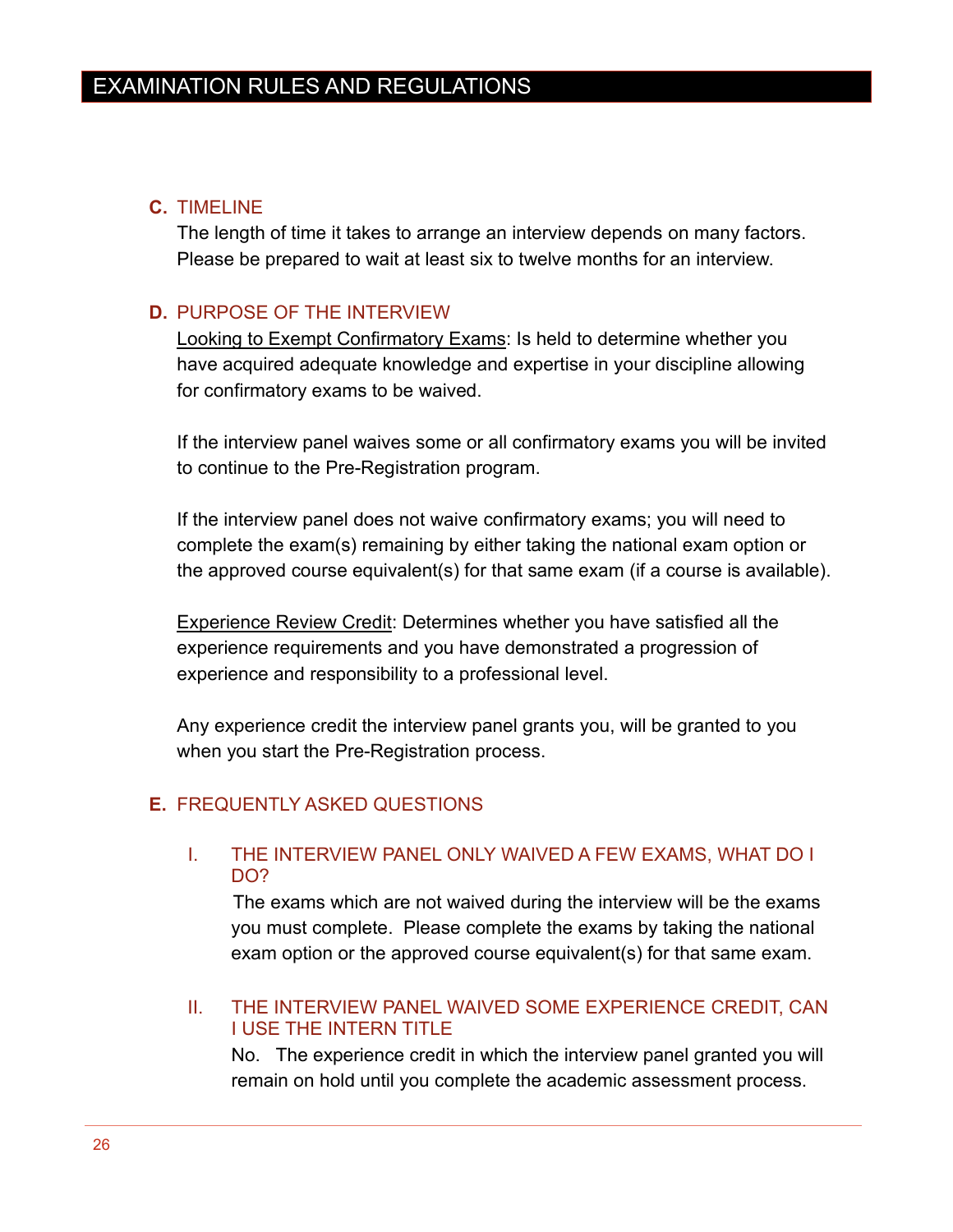## <span id="page-30-0"></span>III. THE INTERVIEW PANEL WAIVED ALL THE EXAMS AND SOME EXPERIENCE CREDIT

You will be invited to continue onto the Pre-Registration process.

The experience credit will be granted to you when you start the Pre-Registration process.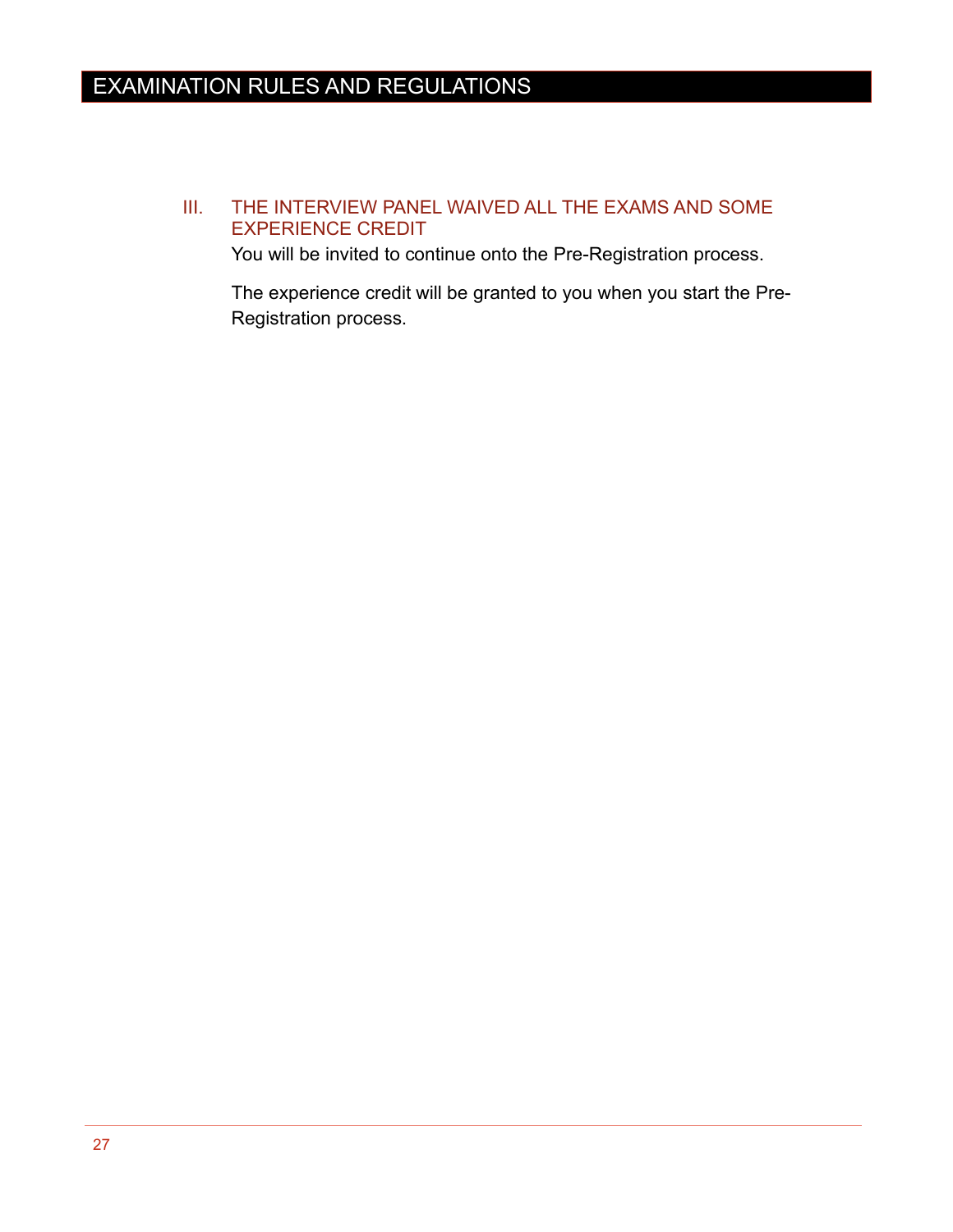## <span id="page-31-0"></span>**POST-GRADUATE DEGREE AT A CEAB ACCREDITED INSTITUTION**

If your undergraduate degree was in engineering, you have the option to complete a M.Sc. in engineering, an M.Eng. in engineering or a Ph.D. in engineering at a CEAB accredited institution.

## <span id="page-31-1"></span>**A.** HOW TO APPLY

Master and Ph.D. degrees in Engineering are offered by the University of Manitoba. For further information, visit<http://umanitoba.ca/engineering/> and click through to the appropriate department and graduate program. You can also contact the graduate advisor in the appropriate engineering department.

#### <span id="page-31-2"></span>**B.** FEES

Please visit [https://umanitoba.ca/student/records/fees/1031.html.](https://umanitoba.ca/student/records/fees/1031.html) Fees are paid directly to the University of Manitoba.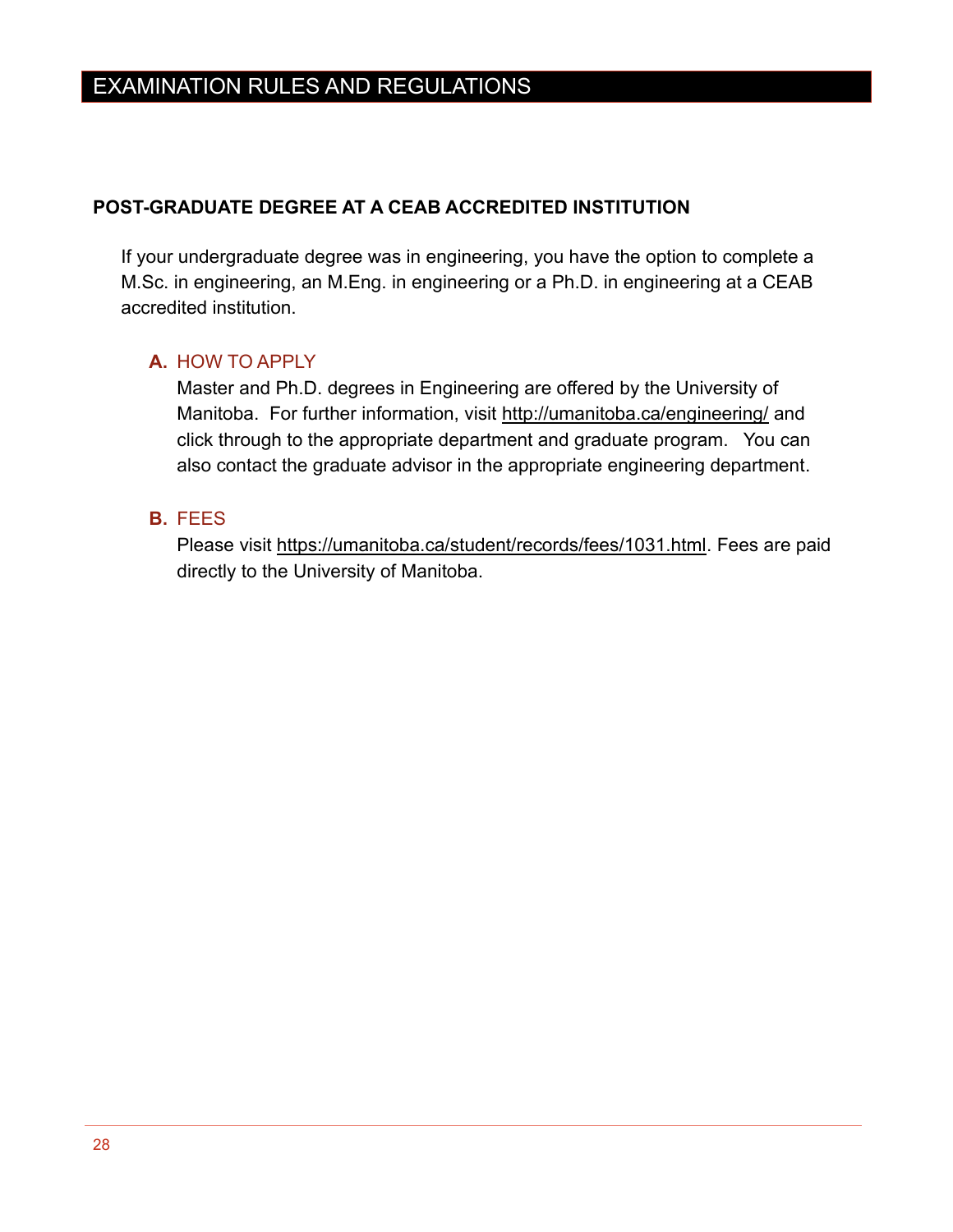## <span id="page-32-0"></span>ENGINEERING/GEOSCIENCE REPORT

Sometimes, you may be asked for evidence of a report or project in order to fulfil the academic requirements. Information sheets regarding the Engineers Geoscientists Manitoba Engineering / Geoscience report requirements are available from the Engineers Geoscientists Manitoba office upon request.